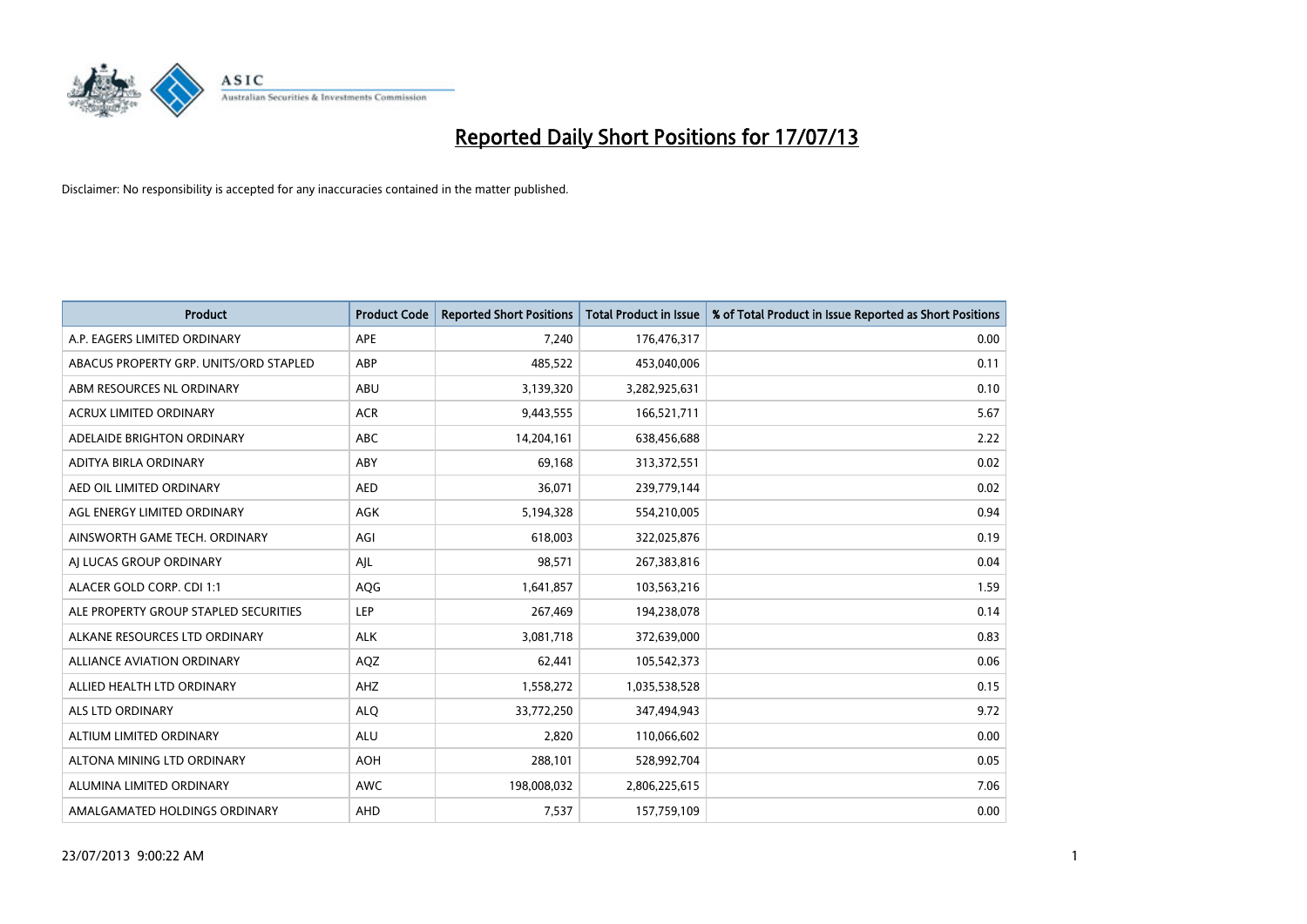

| <b>Product</b>                          | <b>Product Code</b> | <b>Reported Short Positions</b> | <b>Total Product in Issue</b> | % of Total Product in Issue Reported as Short Positions |
|-----------------------------------------|---------------------|---------------------------------|-------------------------------|---------------------------------------------------------|
| AMCOM TELECOMM, ORDINARY                | <b>AMM</b>          | 2,153,392                       | 244,557,101                   | 0.88                                                    |
| AMCOR LIMITED ORDINARY                  | AMC                 | 3,125,082                       | 1,206,684,923                 | 0.26                                                    |
| AMP LIMITED ORDINARY                    | AMP                 | 16,818,304                      | 2,944,564,649                 | 0.57                                                    |
| AMPELLA MINING ORDINARY                 | <b>AMX</b>          | 365,381                         | 248,000,493                   | 0.15                                                    |
| ANGLOGOLD ASHANTI CDI 5:1               | AGG                 | 1,000                           | 89,207,765                    | 0.00                                                    |
| ANSELL LIMITED ORDINARY                 | <b>ANN</b>          | 10,788,352                      | 130,617,963                   | 8.26                                                    |
| ANTARES ENERGY LTD ORDINARY             | AZZ                 | 1,433,096                       | 255,000,000                   | 0.56                                                    |
| ANZ BANKING GRP LTD ORDINARY            | ANZ                 | 14,284,947                      | 2,743,487,440                 | 0.52                                                    |
| APA GROUP STAPLED SECURITIES            | <b>APA</b>          | 19,946,618                      | 835,750,807                   | 2.39                                                    |
| APN NEWS & MEDIA ORDINARY               | <b>APN</b>          | 18,326,097                      | 661,526,586                   | 2.77                                                    |
| AQUARIUS PLATINUM. ORDINARY             | <b>AOP</b>          | 9,487,371                       | 486,851,336                   | 1.95                                                    |
| AQUILA RESOURCES ORDINARY               | <b>AQA</b>          | 13,866,901                      | 411,804,442                   | 3.37                                                    |
| ARAFURA RESOURCE LTD ORDINARY           | ARU                 | 8,367                           | 441,270,644                   | 0.00                                                    |
| ARB CORPORATION ORDINARY                | ARP                 | 467,460                         | 72,481,302                    | 0.64                                                    |
| ARDENT LEISURE GROUP STAPLED SECURITIES | AAD                 | 5,062,373                       | 397,803,987                   | 1.27                                                    |
| ARENA REIT ORDINARY UNITS               | ARF                 | 1,091,670                       | 206,342,963                   | 0.53                                                    |
| ARISTOCRAT LEISURE ORDINARY             | ALL                 | 7,187,107                       | 551,418,047                   | 1.30                                                    |
| ARRIUM LTD ORDINARY                     | ARI                 | 27,936,600                      | 1,355,433,903                 | 2.06                                                    |
| ASCIANO LIMITED ORDINARY                | <b>AIO</b>          | 18,877,148                      | 975,385,664                   | 1.94                                                    |
| ASG GROUP LIMITED ORDINARY              | ASZ                 | 1,606,984                       | 206,720,839                   | 0.78                                                    |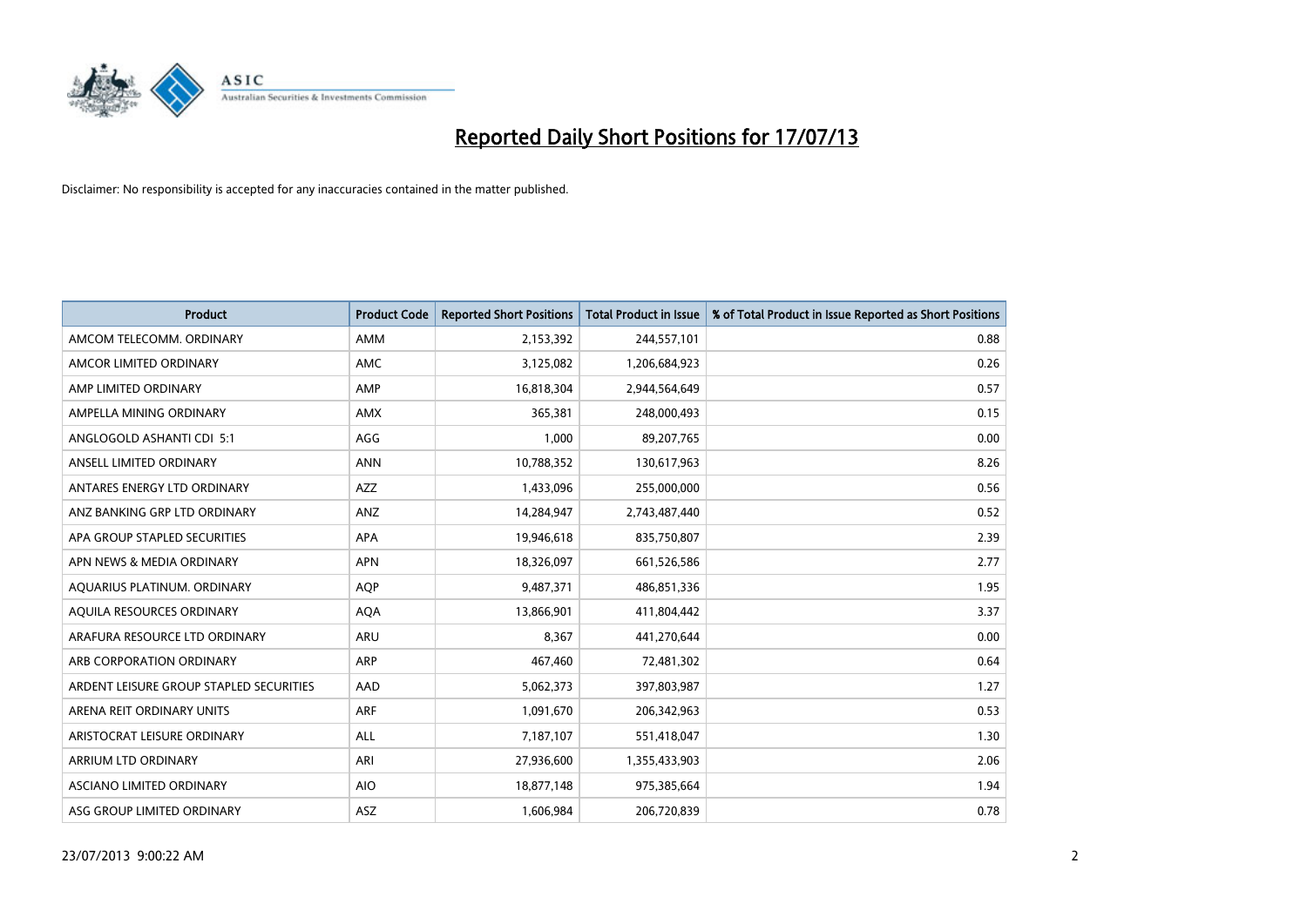

| Product                                   | <b>Product Code</b> | <b>Reported Short Positions</b> | <b>Total Product in Issue</b> | % of Total Product in Issue Reported as Short Positions |
|-------------------------------------------|---------------------|---------------------------------|-------------------------------|---------------------------------------------------------|
| ASPEN GROUP ORD/UNITS STAPLED             | <b>APZ</b>          | 309,757                         | 1,192,665,422                 | 0.03                                                    |
| ASTRO JAP PROP GROUP STAPLED US PROHIBIT. | AJA                 | 12                              | 67,211,752                    | 0.00                                                    |
| ASX LIMITED ORDINARY                      | <b>ASX</b>          | 2,387,130                       | 193,595,162                   | 1.23                                                    |
| ATLAS IRON LIMITED ORDINARY               | <b>AGO</b>          | 36,366,784                      | 909,718,409                   | 4.00                                                    |
| <b>AURIZON HOLDINGS LTD ORDINARY</b>      | <b>AZI</b>          | 8,494,351                       | 2,137,284,503                 | 0.40                                                    |
| <b>AURORA OIL &amp; GAS ORDINARY</b>      | <b>AUT</b>          | 7,894,287                       | 447,885,778                   | 1.76                                                    |
| AUSDRILL LIMITED ORDINARY                 | <b>ASL</b>          | 19,516,645                      | 312,277,224                   | 6.25                                                    |
| AUSENCO LIMITED ORDINARY                  | AAX                 | 1,460,367                       | 123,527,574                   | 1.18                                                    |
| <b>AUSTAL LIMITED ORDINARY</b>            | ASB                 | 436,205                         | 346,007,639                   | 0.13                                                    |
| <b>AUSTBROKERS HOLDINGS ORDINARY</b>      | <b>AUB</b>          | 20,790                          | 58,148,980                    | 0.04                                                    |
| AUSTIN ENGINEERING ORDINARY               | ANG                 | 728,347                         | 73,164,403                    | 1.00                                                    |
| AUSTRALAND PROPERTY STAPLED SECURITY      | <b>ALZ</b>          | 912,830                         | 578,324,670                   | 0.16                                                    |
| AUSTRALIAN AGRICULT. ORDINARY             | AAC                 | 2,537,582                       | 313,113,358                   | 0.81                                                    |
| AUSTRALIAN EDUCATION UNITS                | <b>AEU</b>          | 10,000                          | 175,465,397                   | 0.01                                                    |
| AUSTRALIAN FOUNDAT, ORDINARY              | AFI                 | 1,000                           | 1,037,326,459                 | 0.00                                                    |
| AUSTRALIAN INFR LTD ORDINARY              | <b>AIX</b>          | 30,427                          | 620,733,944                   | 0.00                                                    |
| AUSTRALIAN PHARM. ORDINARY                | API                 | 82,581                          | 488,115,883                   | 0.02                                                    |
| AUTOMOTIVE HOLDINGS ORDINARY              | AHE                 | 743,796                         | 260,579,682                   | 0.29                                                    |
| AVIENNINGS LIMITED ORDINARY               | <b>AVI</b>          | 2,191,391                       | 384,423,851                   | 0.57                                                    |
| AWE LIMITED ORDINARY                      | AWE                 | 1,410,725                       | 522,116,985                   | 0.27                                                    |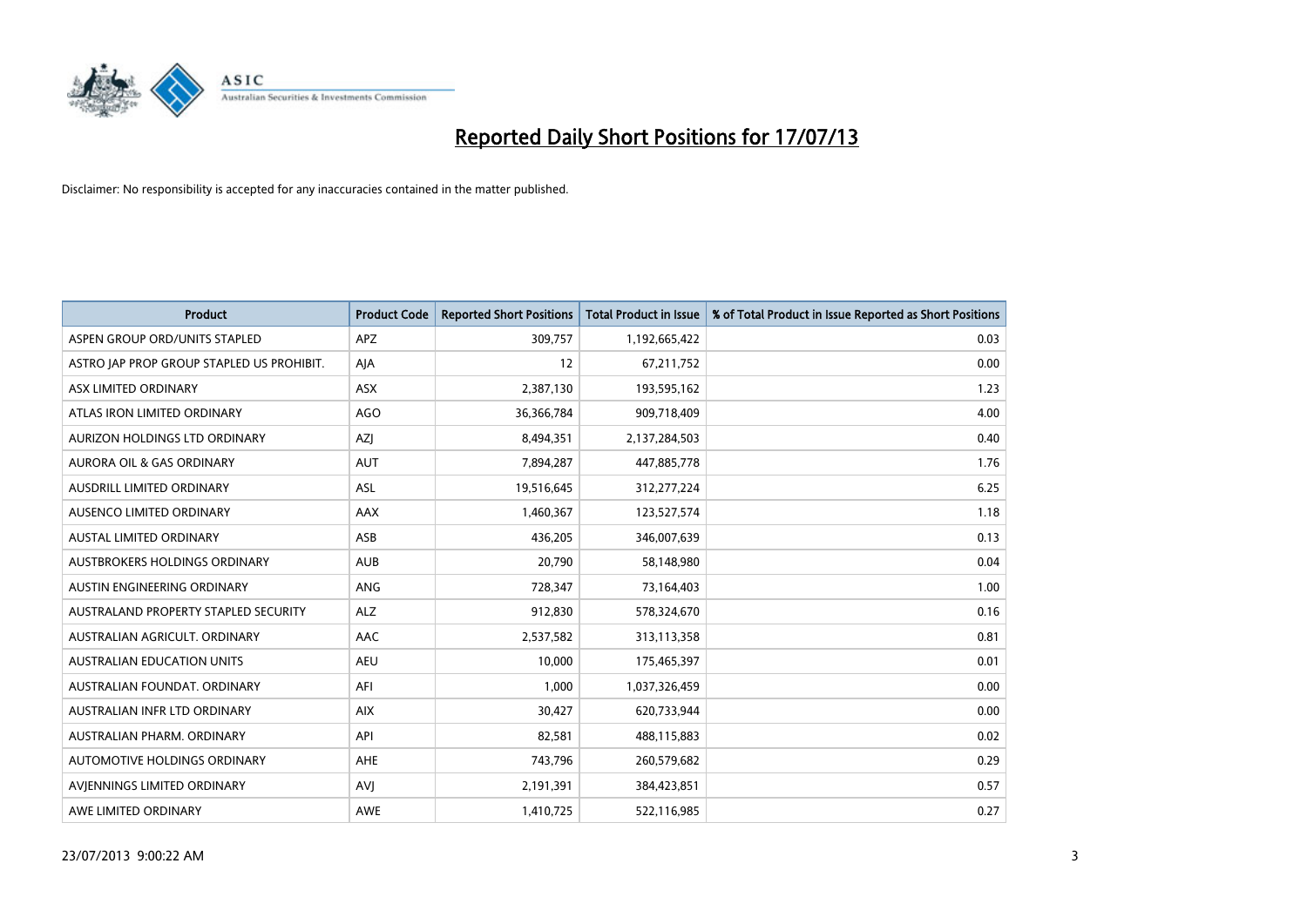

| <b>Product</b>                                | <b>Product Code</b> | <b>Reported Short Positions</b> | <b>Total Product in Issue</b> | % of Total Product in Issue Reported as Short Positions |
|-----------------------------------------------|---------------------|---------------------------------|-------------------------------|---------------------------------------------------------|
| <b>BANDANNA ENERGY ORDINARY</b>               | <b>BND</b>          | 23,421,345                      | 528,481,199                   | 4.43                                                    |
| BANK OF QUEENSLAND. ORDINARY                  | <b>BOO</b>          | 7,614,337                       | 319,809,993                   | 2.38                                                    |
| <b>BASE RES LIMITED ORDINARY</b>              | <b>BSE</b>          | 4,003,167                       | 561,840,029                   | 0.71                                                    |
| BATHURST RES NZ LTD ORDINARY                  | <b>BRL</b>          | 40,734,576                      | 699,247,997                   | 5.83                                                    |
| BC IRON LIMITED ORDINARY                      | <b>BCI</b>          | 388,930                         | 123,453,630                   | 0.32                                                    |
| BEACH ENERGY LIMITED ORDINARY                 | <b>BPT</b>          | 22,181,202                      | 1,269,399,183                 | 1.75                                                    |
| BEADELL RESOURCE LTD ORDINARY                 | <b>BDR</b>          | 67,630,049                      | 788,277,280                   | 8.58                                                    |
| <b>BEGA CHEESE LTD ORDINARY</b>               | <b>BGA</b>          | 52,414                          | 151,866,050                   | 0.03                                                    |
| BENDIGO AND ADELAIDE ORDINARY                 | <b>BEN</b>          | 14,006,407                      | 407,197,451                   | 3.44                                                    |
| BERKELEY RESOURCES ORDINARY                   | <b>BKY</b>          | 595,652                         | 179,393,323                   | 0.33                                                    |
| <b>BHP BILLITON LIMITED ORDINARY</b>          | <b>BHP</b>          | 9,846,701                       | 3,211,691,105                 | 0.31                                                    |
| <b>BILLABONG ORDINARY</b>                     | <b>BBG</b>          | 17,002,733                      | 478,944,292                   | 3.55                                                    |
| <b>BLACKMORES LIMITED ORDINARY</b>            | <b>BKL</b>          | 3,264                           | 16,973,764                    | 0.02                                                    |
| <b>BLACKTHORN RESOURCES ORD US PROHIBITED</b> | <b>BTR</b>          | 438,616                         | 164,285,950                   | 0.27                                                    |
| <b>BLUESCOPE STEEL LTD ORDINARY</b>           | <b>BSL</b>          | 5,473,431                       | 558,243,305                   | 0.98                                                    |
| <b>BOART LONGYEAR ORDINARY</b>                | <b>BLY</b>          | 38,513,353                      | 461,163,412                   | 8.35                                                    |
| BORAL LIMITED, ORDINARY                       | <b>BLD</b>          | 48,900,316                      | 774,000,641                   | 6.32                                                    |
| <b>BRADKEN LIMITED ORDINARY</b>               | <b>BKN</b>          | 14,684,027                      | 169,240,662                   | 8.68                                                    |
| <b>BRAMBLES LIMITED ORDINARY</b>              | <b>BXB</b>          | 1,058,525                       | 1,557,409,981                 | 0.07                                                    |
| <b>BREVILLE GROUP LTD ORDINARY</b>            | <b>BRG</b>          | 6,516,996                       | 130,095,322                   | 5.01                                                    |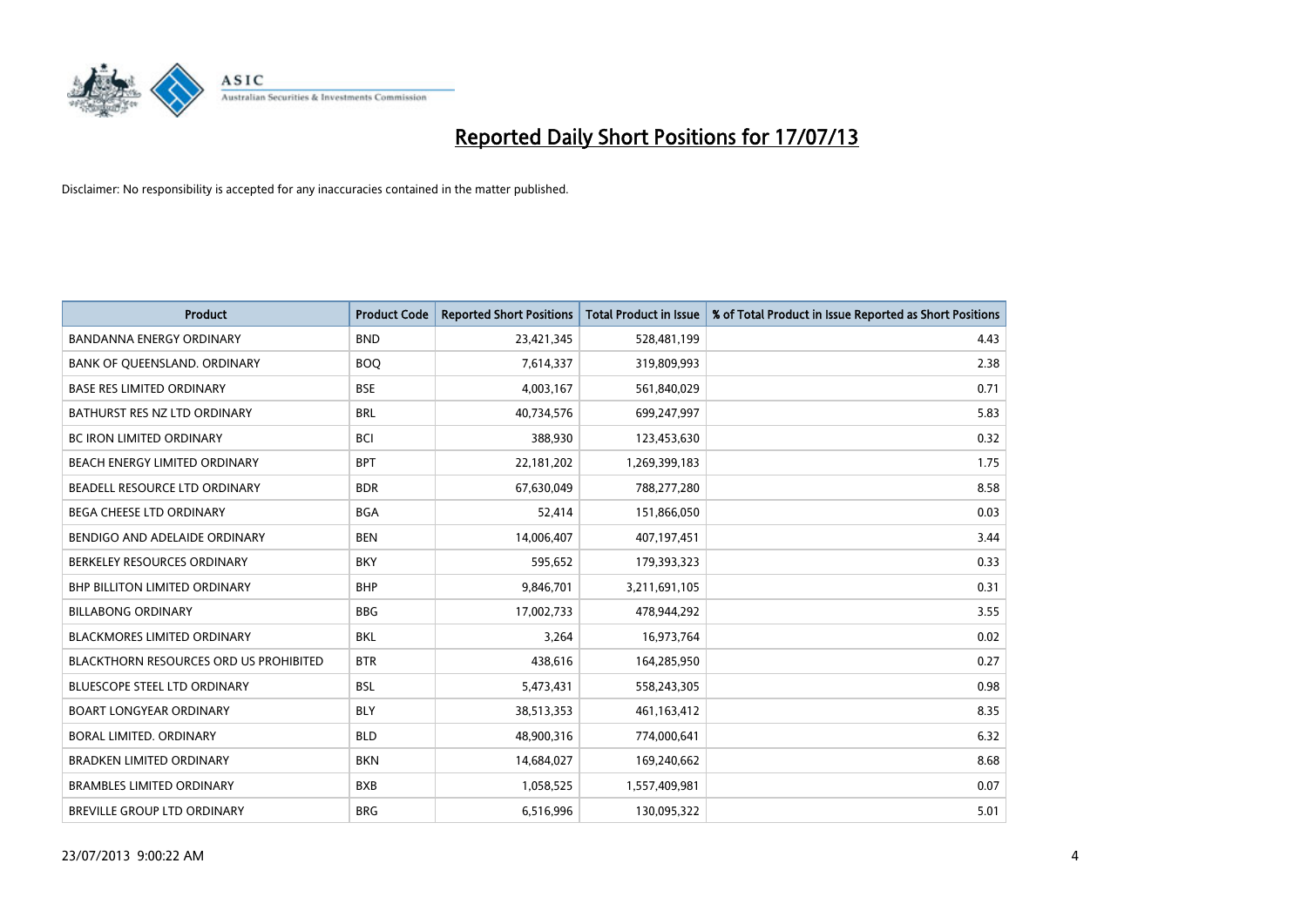

| <b>Product</b>                          | <b>Product Code</b> | <b>Reported Short Positions</b> | <b>Total Product in Issue</b> | % of Total Product in Issue Reported as Short Positions |
|-----------------------------------------|---------------------|---------------------------------|-------------------------------|---------------------------------------------------------|
| <b>BRICKWORKS LIMITED ORDINARY</b>      | <b>BKW</b>          | 6,121                           | 147,818,132                   | 0.00                                                    |
| BROCKMAN MINING LTD ORDINARY            | <b>BCK</b>          | 90,995                          | 7,894,482,131                 | 0.00                                                    |
| BT INVESTMENT MNGMNT ORDINARY           | <b>BTT</b>          | 80,200                          | 278,100,237                   | 0.03                                                    |
| <b>BUCCANEER ENERGY LTD ORDINARY</b>    | <b>BCC</b>          | 2,541,603                       | 2,221,527,999                 | 0.11                                                    |
| <b>BURU ENERGY ORDINARY</b>             | <b>BRU</b>          | 16,659,166                      | 274,036,429                   | 6.08                                                    |
| <b>BWP TRUST ORDINARY UNITS</b>         | <b>BWP</b>          | 4,836,364                       | 537,753,954                   | 0.90                                                    |
| <b>CABCHARGE AUSTRALIA ORDINARY</b>     | CAB                 | 11,213,403                      | 120,430,683                   | 9.31                                                    |
| <b>CALTEX AUSTRALIA ORDINARY</b>        | <b>CTX</b>          | 1,689,262                       | 270,000,000                   | 0.63                                                    |
| CAPE LAMBERT RES LTD ORDINARY           | <b>CFE</b>          | 19,764                          | 679,691,942                   | 0.00                                                    |
| CARABELLA RES LTD ORDINARY              | <b>CLR</b>          | 100,000                         | 152,361,547                   | 0.07                                                    |
| <b>CARBON ENERGY ORDINARY</b>           | <b>CNX</b>          | 94,533                          | 786,889,705                   | 0.01                                                    |
| <b>CARDNO LIMITED ORDINARY</b>          | <b>CDD</b>          | 11,019,838                      | 143,726,327                   | 7.67                                                    |
| CARNARVON PETROLEUM ORDINARY            | <b>CVN</b>          | 39,246                          | 934,109,501                   | 0.00                                                    |
| CARSALES.COM LTD ORDINARY               | <b>CRZ</b>          | 2,127,003                       | 236,201,964                   | 0.90                                                    |
| <b>CASH CONVERTERS ORDINARY</b>         | CCV                 | 2,912,235                       | 423,861,025                   | 0.69                                                    |
| CEDAR WOODS PROP. ORDINARY              | <b>CWP</b>          | 64,505                          | 73,359,551                    | 0.09                                                    |
| CENTRAL PETROLEUM ORDINARY              | <b>CTP</b>          | 763,303                         | 1,440,078,845                 | 0.05                                                    |
| <b>CERAMIC FUEL CELLS ORDINARY</b>      | <b>CFU</b>          | 466,266                         | 1,591,941,620                 | 0.03                                                    |
| CFS RETAIL TRUST GRP STAPLED SECURITIES | <b>CFX</b>          | 62,469,804                      | 2,828,495,659                 | 2.21                                                    |
| CHALLENGER DIV.PRO. STAPLED UNITS       | <b>CDI</b>          | 2,491                           | 214,101,013                   | 0.00                                                    |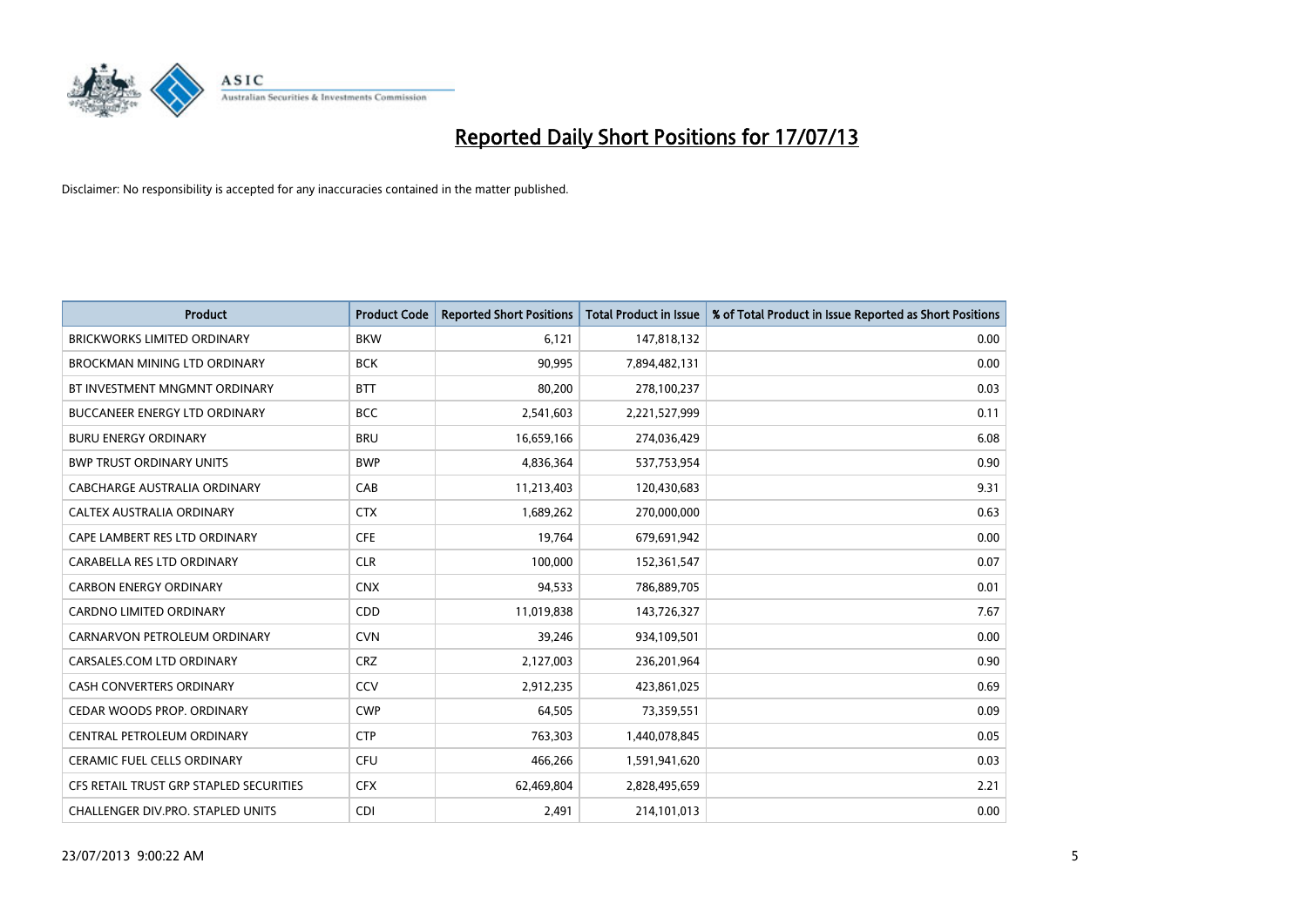

| Product                                 | <b>Product Code</b> | <b>Reported Short Positions</b> | <b>Total Product in Issue</b> | % of Total Product in Issue Reported as Short Positions |
|-----------------------------------------|---------------------|---------------------------------|-------------------------------|---------------------------------------------------------|
| <b>CHALLENGER LIMITED ORDINARY</b>      | <b>CGF</b>          | 2,862,839                       | 530,862,585                   | 0.54                                                    |
| CHANDLER MACLEOD LTD ORDINARY           | <b>CMG</b>          | 295,737                         | 469,679,390                   | 0.06                                                    |
| CHARTER HALL GROUP STAPLED US PROHIBIT. | <b>CHC</b>          | 386,190                         | 302,262,312                   | 0.13                                                    |
| <b>CHARTER HALL RETAIL UNITS</b>        | <b>CQR</b>          | 3,287,301                       | 337,582,974                   | 0.97                                                    |
| <b>CHORUS LIMITED ORDINARY</b>          | <b>CNU</b>          | 46,596                          | 389,299,049                   | 0.01                                                    |
| CITIGOLD CORP LTD ORDINARY              | <b>CTO</b>          | 153,427                         | 1,352,907,765                 | 0.01                                                    |
| <b>CLOUGH LIMITED ORDINARY</b>          | <b>CLO</b>          | 7,201,454                       | 776,468,882                   | 0.93                                                    |
| COAL OF AFRICA LTD ORDINARY             | <b>CZA</b>          | 99,926                          | 1,048,368,613                 | 0.01                                                    |
| <b>COALSPUR MINES LTD ORDINARY</b>      | <b>CPL</b>          | 9,592,051                       | 641,244,435                   | 1.50                                                    |
| COCA-COLA AMATIL ORDINARY               | <b>CCL</b>          | 7,709,304                       | 763,590,249                   | 1.01                                                    |
| COCHLEAR LIMITED ORDINARY               | <b>COH</b>          | 4,559,528                       | 57,040,932                    | 7.99                                                    |
| COCKATOO COAL ORDINARY                  | <b>COK</b>          | 9,326,798                       | 1,021,101,465                 | 0.91                                                    |
| <b>CODAN LIMITED ORDINARY</b>           | <b>CDA</b>          | 582,441                         | 176,926,104                   | 0.33                                                    |
| <b>COFFEY INTERNATIONAL ORDINARY</b>    | <b>COF</b>          | 41,002                          | 255,833,165                   | 0.02                                                    |
| <b>COLLINS FOODS LTD ORDINARY</b>       | <b>CKF</b>          | 534,477                         | 93,000,003                    | 0.57                                                    |
| COMMONWEALTH BANK, ORDINARY             | <b>CBA</b>          | 11,986,965                      | 1,611,928,836                 | 0.74                                                    |
| COMMONWEALTH PROP ORDINARY UNITS        | <b>CPA</b>          | 46,697,976                      | 2,347,003,413                 | 1.99                                                    |
| <b>COMPASS RESOURCES ORDINARY</b>       | <b>CMR</b>          | 7,472                           | 1,403,744,100                 | 0.00                                                    |
| <b>COMPUTERSHARE LTD ORDINARY</b>       | <b>CPU</b>          | 7,545,171                       | 556,203,079                   | 1.36                                                    |
| <b>CORP TRAVEL LIMITED ORDINARY</b>     | <b>CTD</b>          | 201,340                         | 78,081,184                    | 0.26                                                    |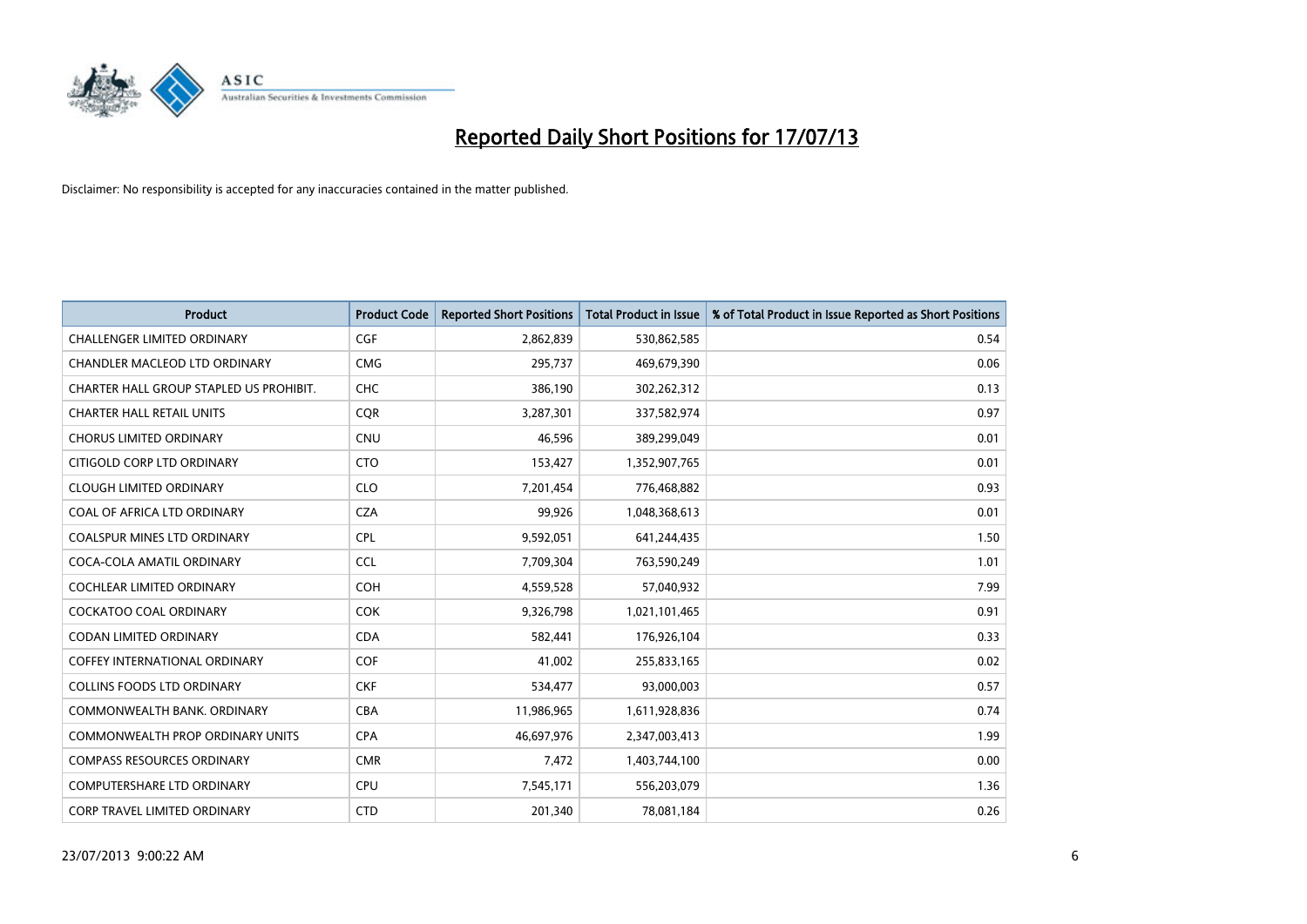

| <b>Product</b>                     | <b>Product Code</b> | <b>Reported Short Positions</b> | <b>Total Product in Issue</b> | % of Total Product in Issue Reported as Short Positions |
|------------------------------------|---------------------|---------------------------------|-------------------------------|---------------------------------------------------------|
| <b>CREDIT CORP GROUP ORDINARY</b>  | <b>CCP</b>          | 41,013                          | 45,932,899                    | 0.09                                                    |
| CROMWELL PROP STAPLED SECURITIES   | <b>CMW</b>          | 713,308                         | 1,713,721,456                 | 0.04                                                    |
| <b>CROWN LIMITED ORDINARY</b>      | <b>CWN</b>          | 2,570,763                       | 728,394,185                   | 0.35                                                    |
| <b>CSG LIMITED ORDINARY</b>        | CSV                 | 230,990                         | 278,155,477                   | 0.08                                                    |
| <b>CSL LIMITED ORDINARY</b>        | <b>CSL</b>          | 1,937,419                       | 488,086,870                   | 0.40                                                    |
| <b>CSR LIMITED ORDINARY</b>        | <b>CSR</b>          | 38,422,974                      | 506,000,315                   | 7.59                                                    |
| <b>CUDECO LIMITED ORDINARY</b>     | <b>CDU</b>          | 6,846,950                       | 205,017,174                   | 3.34                                                    |
| DART ENERGY LTD ORDINARY           | <b>DTE</b>          | 14,545,244                      | 878,789,752                   | 1.66                                                    |
| DATA#3 LIMITED ORDINARY            | <b>DTL</b>          | 123,300                         | 153,974,950                   | 0.08                                                    |
| DAVID JONES LIMITED ORDINARY       | <b>DIS</b>          | 62,287,069                      | 535,002,401                   | 11.64                                                   |
| DECMIL GROUP LIMITED ORDINARY      | <b>DCG</b>          | 4,759,233                       | 168,203,219                   | 2.83                                                    |
| DEEP YELLOW LIMITED ORDINARY       | <b>DYL</b>          | 100,002                         | 1,562,794,247                 | 0.01                                                    |
| DEXUS PROPERTY GROUP STAPLED UNITS | <b>DXS</b>          | 13,651,565                      | 4,701,957,390                 | 0.29                                                    |
| DISCOVERY METALS LTD ORDINARY      | <b>DML</b>          | 12,047,823                      | 486,986,451                   | 2.47                                                    |
| DOMINO PIZZA ENTERPR ORDINARY      | <b>DMP</b>          | 315,304                         | 70,192,674                    | 0.45                                                    |
| DORAY MINERALS LTD ORDINARY        | <b>DRM</b>          | 57,921                          | 141,866,768                   | 0.04                                                    |
| DOWNER EDI LIMITED ORDINARY        | <b>DOW</b>          | 9,899,060                       | 433,409,429                   | 2.28                                                    |
| DRILLSEARCH ENERGY ORDINARY        | <b>DLS</b>          | 16,778,074                      | 427,753,371                   | 3.92                                                    |
| DUET GROUP STAPLED US PROHIBIT.    | <b>DUE</b>          | 1,984,348                       | 1,169,314,842                 | 0.17                                                    |
| DULUXGROUP LIMITED ORDINARY        | <b>DLX</b>          | 5,299,137                       | 377,019,430                   | 1.41                                                    |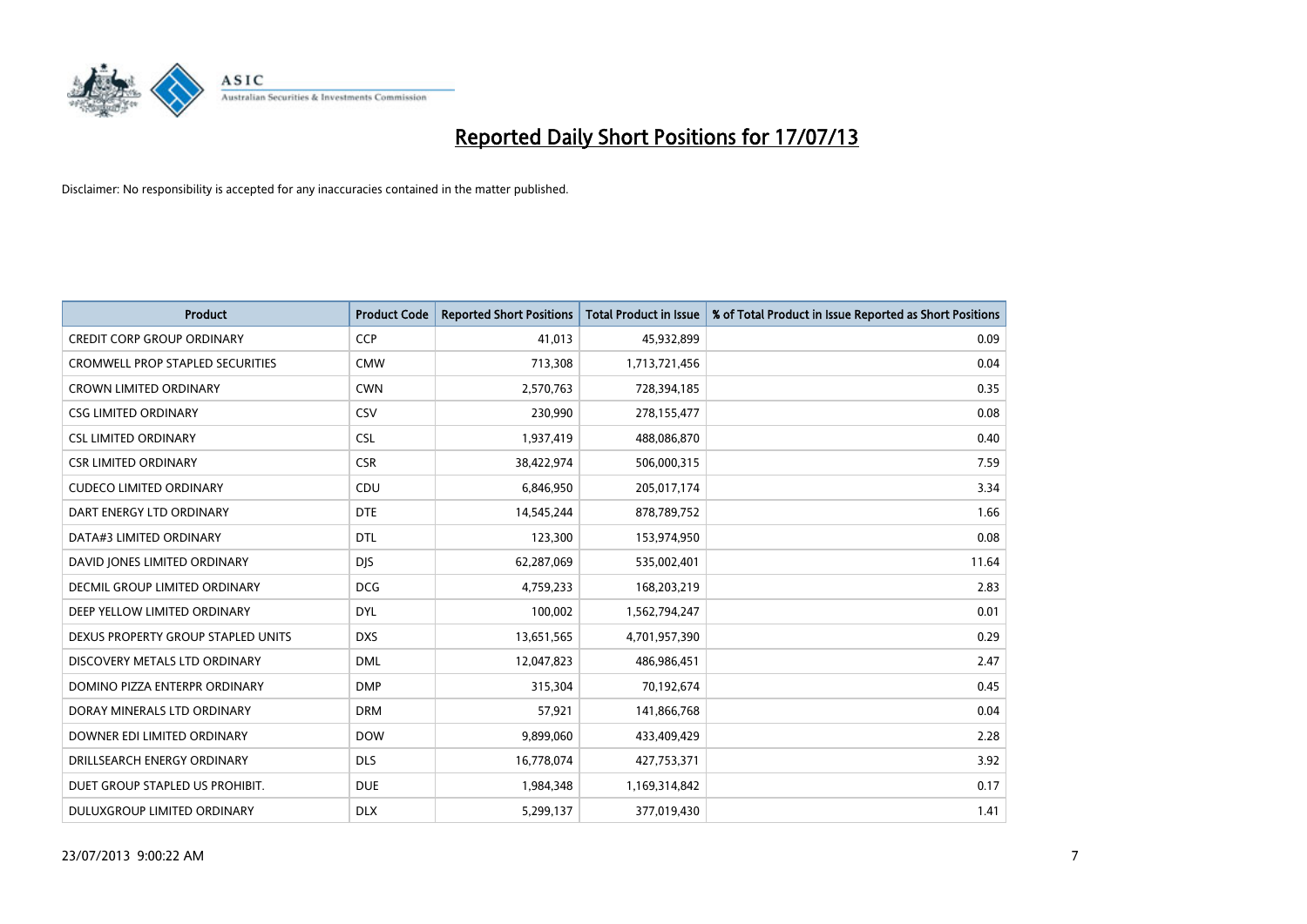

| <b>Product</b>                         | <b>Product Code</b> | <b>Reported Short Positions</b> | <b>Total Product in Issue</b> | % of Total Product in Issue Reported as Short Positions |
|----------------------------------------|---------------------|---------------------------------|-------------------------------|---------------------------------------------------------|
| <b>DWS LTD ORDINARY</b>                | <b>DWS</b>          | 464,650                         | 132,362,763                   | 0.35                                                    |
| ECHO ENTERTAINMENT ORDINARY            | <b>EGP</b>          | 3,927,677                       | 825,672,730                   | 0.48                                                    |
| ELDERS LIMITED ORDINARY                | ELD                 | 18,471,782                      | 448,598,480                   | 4.12                                                    |
| ELEMENTAL MINERALS ORDINARY            | <b>ELM</b>          | 4,984                           | 288,587,228                   | 0.00                                                    |
| ELEMENTOS LIMITED ORDINARY             | <b>ELT</b>          | 16                              | 163,071,447                   | 0.00                                                    |
| <b>EMECO HOLDINGS ORDINARY</b>         | <b>EHL</b>          | 14,295,358                      | 599,675,707                   | 2.38                                                    |
| <b>EMERGING LEADERS INV ORDINARY</b>   | ELI                 | 4                               | 50,019,795                    | 0.00                                                    |
| <b>ENDEAVOUR MIN CORP CDI 1:1</b>      | <b>EVR</b>          | 110,433                         | 117,754,189                   | 0.09                                                    |
| <b>ENERGY RESOURCES ORDINARY 'A'</b>   | <b>ERA</b>          | 10,011,815                      | 517,725,062                   | 1.93                                                    |
| <b>ENERGY WORLD CORPOR, ORDINARY</b>   | <b>EWC</b>          | 26,122,312                      | 1,734,166,672                 | 1.51                                                    |
| ENVESTRA LIMITED ORDINARY              | <b>ENV</b>          | 12,109,035                      | 1,796,808,474                 | 0.67                                                    |
| EQUATORIAL RES LTD ORDINARY            | EQX                 | 8                               | 121,885,353                   | 0.00                                                    |
| ERM POWER LIMITED ORDINARY             | <b>EPW</b>          | 397,066                         | 203,332,935                   | 0.20                                                    |
| ESERVGLOBAL LIMITED ORDINARY           | ESV                 | 425,132                         | 249,045,997                   | 0.17                                                    |
| EVOLUTION MINING LTD ORDINARY          | <b>EVN</b>          | 28,403,205                      | 708,092,989                   | 4.01                                                    |
| FAIRFAX MEDIA LTD ORDINARY             | <b>FXJ</b>          | 395,669,072                     | 2,351,955,725                 | 16.82                                                   |
| <b>FANTASTIC HOLDINGS ORDINARY</b>     | <b>FAN</b>          | 63,388                          | 102,739,538                   | 0.06                                                    |
| <b>FAR LTD ORDINARY</b>                | <b>FAR</b>          | 24,200,737                      | 2,499,846,742                 | 0.97                                                    |
| FEDERATION CNTRES ORD/UNIT STAPLED SEC | FDC                 | 2,666,427                       | 1,427,641,565                 | 0.19                                                    |
| FINBAR GROUP LIMITED ORDINARY          | <b>FRI</b>          | 1,735                           | 218,006,169                   | 0.00                                                    |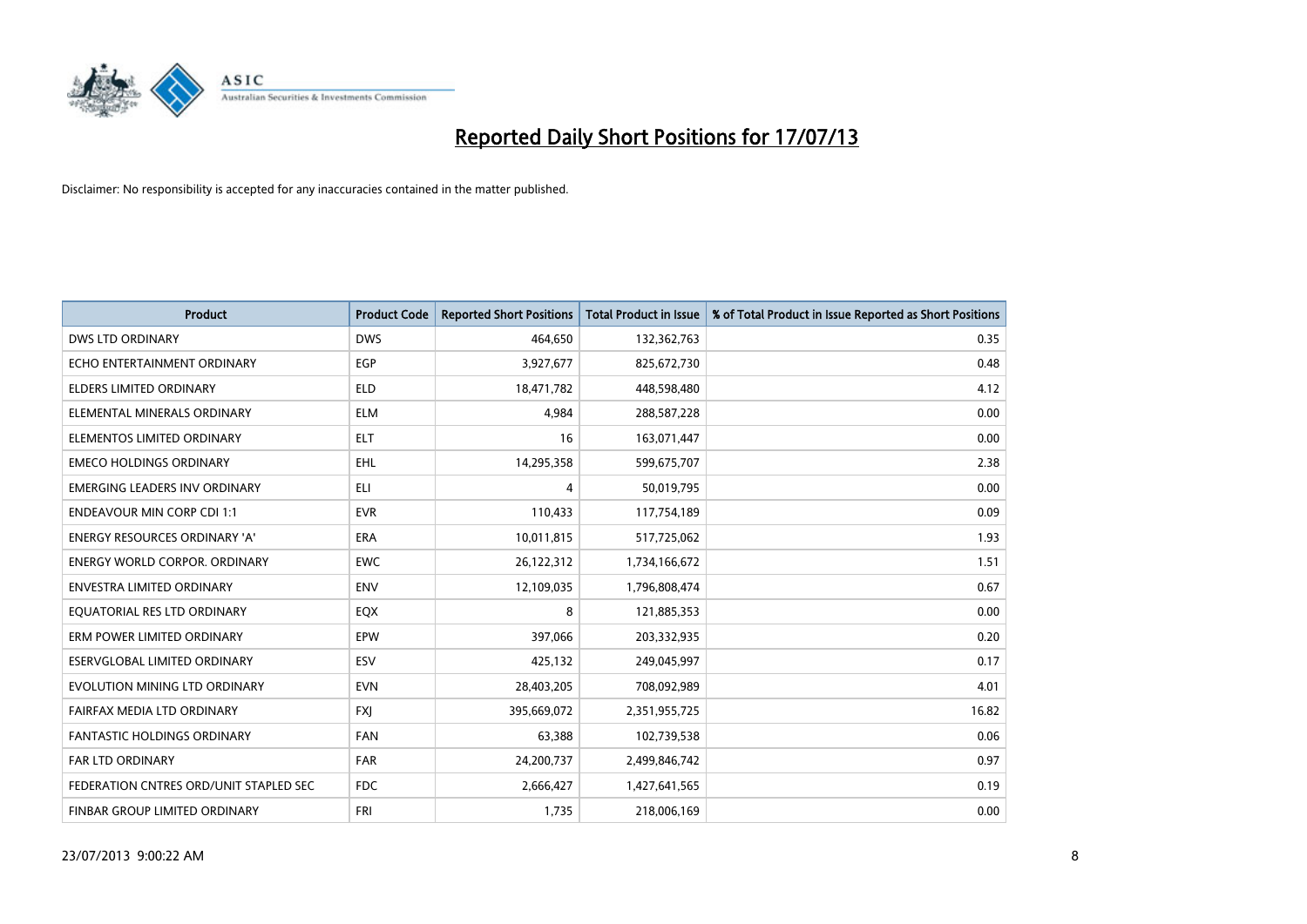

| <b>Product</b>                            | <b>Product Code</b> | <b>Reported Short Positions</b> | <b>Total Product in Issue</b> | % of Total Product in Issue Reported as Short Positions |
|-------------------------------------------|---------------------|---------------------------------|-------------------------------|---------------------------------------------------------|
| FKP PROPERTY GROUP STAPLED SECURITIES     | <b>FKP</b>          | 7,963,351                       | 321,578,705                   | 2.48                                                    |
| FLEETWOOD CORP ORDINARY                   | <b>FWD</b>          | 2,386,103                       | 60,522,619                    | 3.94                                                    |
| FLETCHER BUILDING ORDINARY                | <b>FBU</b>          | 3,287,256                       | 686,096,427                   | 0.48                                                    |
| FLEXIGROUP LIMITED ORDINARY               | <b>FXL</b>          | 28,401                          | 301,655,394                   | 0.01                                                    |
| <b>FLIGHT CENTRE ORDINARY</b>             | <b>FLT</b>          | 12,711,772                      | 100,426,726                   | 12.66                                                   |
| FLINDERS MINES LTD ORDINARY               | <b>FMS</b>          | 3,939,359                       | 1,821,300,404                 | 0.22                                                    |
| <b>FOCUS MINERALS LTD ORDINARY</b>        | <b>FML</b>          | 28,643,827                      | 9,137,375,877                 | 0.31                                                    |
| FORGE GROUP LIMITED ORDINARY              | FGE                 | 1,070,936                       | 86,169,014                    | 1.24                                                    |
| FORTESCUE METALS GRP ORDINARY             | <b>FMG</b>          | 171,672,462                     | 3,113,798,659                 | 5.51                                                    |
| <b>G.U.D. HOLDINGS ORDINARY</b>           | GUD                 | 5,488,682                       | 71,341,319                    | 7.69                                                    |
| <b>G8 EDUCATION LIMITED ORDINARY</b>      | <b>GEM</b>          | 2,563,399                       | 273,190,260                   | 0.94                                                    |
| <b>GALAXY RESOURCES ORDINARY</b>          | GXY                 | 3,916,935                       | 584,355,501                   | 0.67                                                    |
| <b>GBM RSOURCES LTD ORDINARY</b>          | GBZ                 | 264,600                         | 327,415,003                   | 0.08                                                    |
| <b>GENETIC TECHNOLOGIES ORDINARY</b>      | GTG                 | 105.000                         | 475,471,819                   | 0.02                                                    |
| <b>GEODYNAMICS LIMITED ORDINARY</b>       | GDY                 | 850                             | 406,452,608                   | 0.00                                                    |
| <b>GINDALBIE METALS LTD ORDINARY</b>      | GBG                 | 51,678,376                      | 1,492,154,301                 | 3.46                                                    |
| <b>GOODMAN FIELDER, ORDINARY</b>          | <b>GFF</b>          | 57,883,181                      | 1,955,559,207                 | 2.96                                                    |
| <b>GOODMAN GROUP STAPLED</b>              | <b>GMG</b>          | 4,439,028                       | 1,713,233,947                 | 0.26                                                    |
| <b>GPT GROUP STAPLED SEC.</b>             | <b>GPT</b>          | 2,444,155                       | 1,753,879,551                 | 0.14                                                    |
| <b>GRAINCORP LIMITED A CLASS ORDINARY</b> | <b>GNC</b>          | 188,394                         | 228,855,628                   | 0.08                                                    |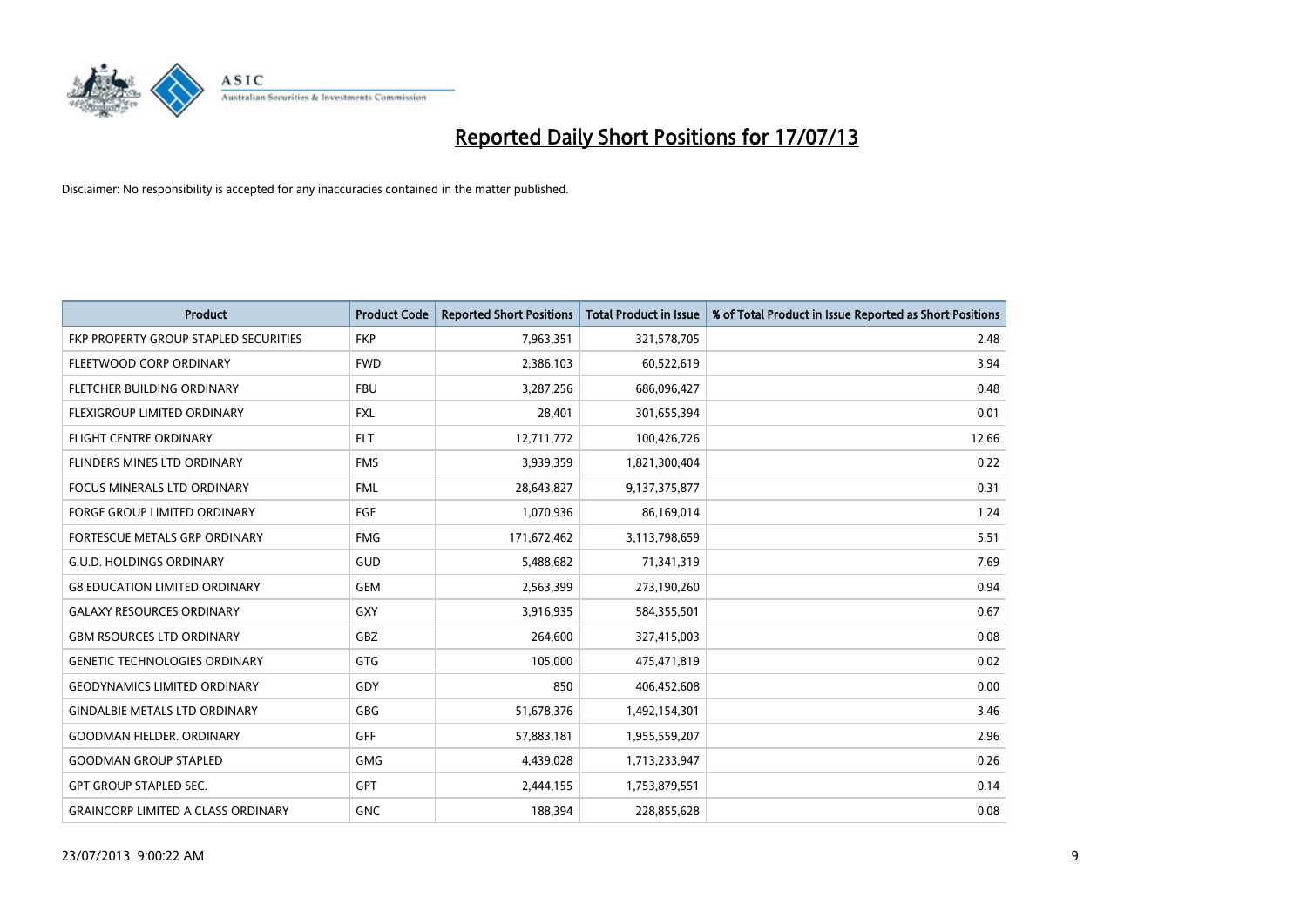

| <b>Product</b>                                   | <b>Product Code</b> | <b>Reported Short Positions</b> | <b>Total Product in Issue</b> | % of Total Product in Issue Reported as Short Positions |
|--------------------------------------------------|---------------------|---------------------------------|-------------------------------|---------------------------------------------------------|
| <b>GRANGE RESOURCES, ORDINARY</b>                | GRR                 | 5,751,908                       | 1,156,492,195                 | 0.50                                                    |
| <b>GREENLAND MIN EN LTD ORDINARY</b>             | GGG                 | 5,639,568                       | 571,975,263                   | 0.99                                                    |
| <b>GROWTHPOINT PROPERTY ORD/UNIT STAPLED SEC</b> | GOZ                 | 3,947                           | 402,830,366                   | 0.00                                                    |
| <b>GRYPHON MINERALS LTD ORDINARY</b>             | GRY                 | 12,173,632                      | 400,464,983                   | 3.04                                                    |
| <b>GUILDFORD COAL LTD ORDINARY</b>               | <b>GUF</b>          | 716,905                         | 635,046,899                   | 0.11                                                    |
| <b>GUNNS LIMITED ORDINARY</b>                    | <b>GNS</b>          | 51,772,667                      | 848,401,559                   | 6.10                                                    |
| <b>GWA GROUP LTD ORDINARY</b>                    | <b>GWA</b>          | 13,657,823                      | 306,533,770                   | 4.46                                                    |
| HARVEY NORMAN ORDINARY                           | <b>HVN</b>          | 87,035,313                      | 1,062,316,784                 | 8.19                                                    |
| HASTIE GROUP LIMITED ORDINARY                    | <b>HST</b>          | 5,000                           | 137,353,504                   | 0.00                                                    |
| <b>HENDERSON GROUP CDI 1:1</b>                   | <b>HGG</b>          | 1,106,213                       | 745,141,989                   | 0.15                                                    |
| HEA HOLDINGS LIMITED ORDINARY                    | <b>HFA</b>          | 3,809                           | 118,738,157                   | 0.00                                                    |
| <b>HIGHLANDS PACIFIC ORDINARY</b>                | HIG                 | 500,001                         | 789,344,774                   | 0.06                                                    |
| HILLGROVE RES LTD ORDINARY                       | <b>HGO</b>          | 1,644,834                       | 1,023,760,221                 | 0.16                                                    |
| HILLS HOLDINGS LTD ORDINARY                      | <b>HIL</b>          | 244,118                         | 246,500,444                   | 0.10                                                    |
| HORIZON OIL LIMITED ORDINARY                     | <b>HZN</b>          | 53,158,712                      | 1,135,266,515                 | 4.68                                                    |
| HOT CHILI LTD ORDINARY                           | <b>HCH</b>          | 41,470                          | 297,462,196                   | 0.01                                                    |
| ICON ENERGY LIMITED ORDINARY                     | <b>ICN</b>          | 3,655                           | 533,391,210                   | 0.00                                                    |
| <b>IINET LIMITED ORDINARY</b>                    | <b>IIN</b>          | 2,112,689                       | 161,238,847                   | 1.31                                                    |
| <b>ILUKA RESOURCES ORDINARY</b>                  | ILU                 | 45,674,349                      | 418,700,517                   | 10.91                                                   |
| <b>IMDEX LIMITED ORDINARY</b>                    | <b>IMD</b>          | 4,626,887                       | 210,473,188                   | 2.20                                                    |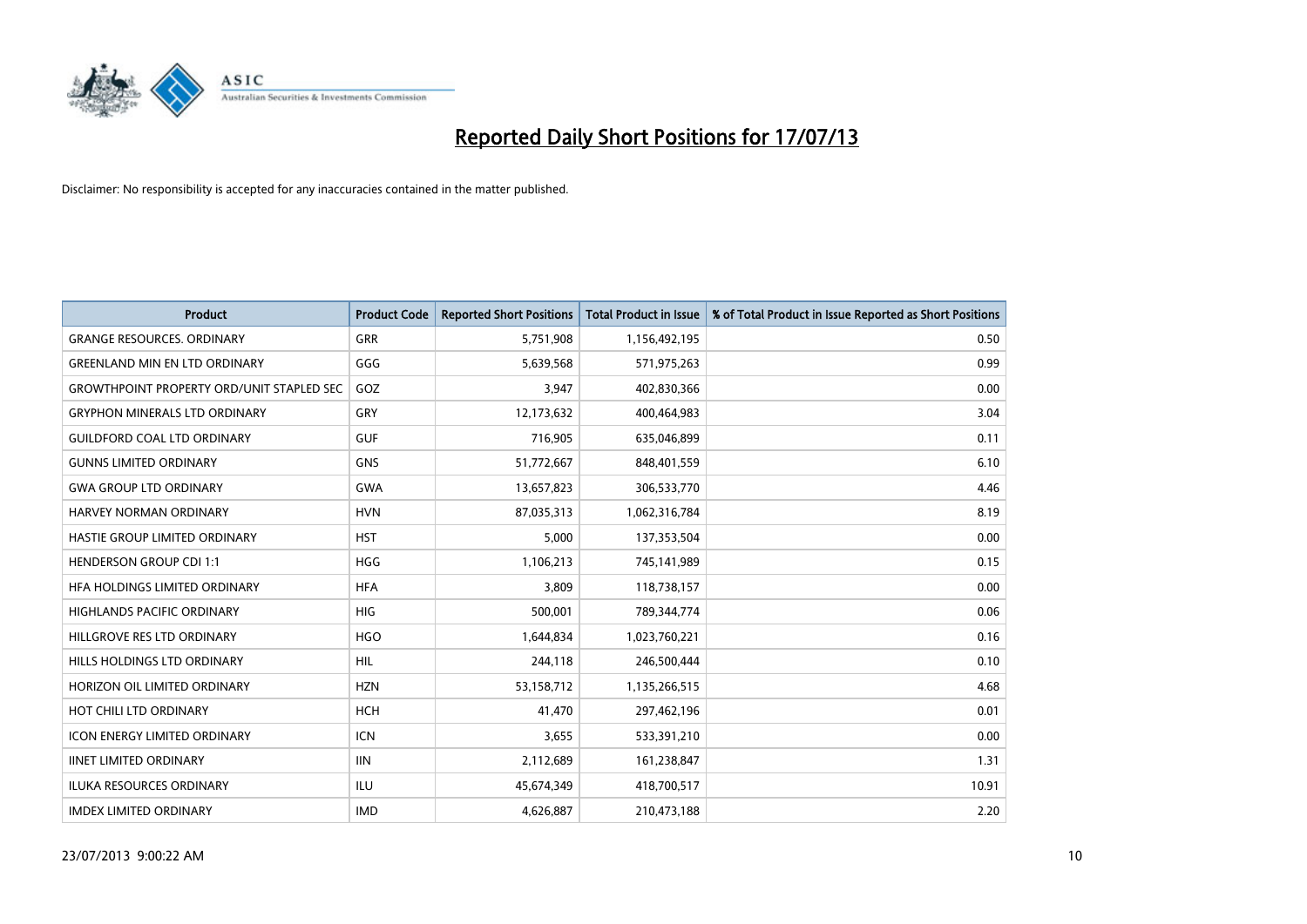

| <b>Product</b>                                  | <b>Product Code</b> | <b>Reported Short Positions</b> | <b>Total Product in Issue</b> | % of Total Product in Issue Reported as Short Positions |
|-------------------------------------------------|---------------------|---------------------------------|-------------------------------|---------------------------------------------------------|
| IMF (AUSTRALIA) LTD ORDINARY                    | <b>IMF</b>          | 1,299,244                       | 123,201,716                   | 1.05                                                    |
| <b>INCITEC PIVOT ORDINARY</b>                   | IPL                 | 20,757,828                      | 1,628,730,107                 | 1.27                                                    |
| <b>INDEPENDENCE GROUP ORDINARY</b>              | <b>IGO</b>          | 7,105,298                       | 233,321,861                   | 3.05                                                    |
| INDOPHIL RESOURCES ORDINARY                     | <b>IRN</b>          | 957,753                         | 1,203,146,194                 | 0.08                                                    |
| <b>INFIGEN ENERGY STAPLED SECURITIES</b>        | <b>IFN</b>          | 3,269,063                       | 762,265,972                   | 0.43                                                    |
| <b>INOVA RESOURCES LTD ORDINARY</b>             | <b>IVA</b>          | 997,005                         | 726,565,560                   | 0.14                                                    |
| <b>INSURANCE AUSTRALIA ORDINARY</b>             | IAG                 | 5,670,290                       | 2,079,034,021                 | 0.27                                                    |
| INTEGRATED RESEARCH ORDINARY                    | IRI                 | 26,907                          | 168,387,453                   | 0.02                                                    |
| <b>INTREPID MINES ORDINARY</b>                  | <b>IAU</b>          | 21,959,168                      | 555,950,595                   | 3.95                                                    |
| INVESTA OFFICE FUND STAPLED SECURITIES          | <b>IOF</b>          | 1,593,646                       | 614,047,458                   | 0.26                                                    |
| <b>INVOCARE LIMITED ORDINARY</b>                | <b>IVC</b>          | 3,045,514                       | 110,030,298                   | 2.77                                                    |
| ION LIMITED ORDINARY                            | <b>ION</b>          | 164,453                         | 256,365,105                   | 0.06                                                    |
| <b>IOOF HOLDINGS LTD ORDINARY</b>               | IFL                 | 2,400,425                       | 232,118,034                   | 1.03                                                    |
| <b>IRESS LIMITED ORDINARY</b>                   | <b>IRE</b>          | 2,201,624                       | 129,585,246                   | 1.70                                                    |
| <b>IRON ORE HOLDINGS ORDINARY</b>               | <b>IOH</b>          | 26,197                          | 161,174,005                   | 0.02                                                    |
| <b>ISELECT LTD ORDINARY</b>                     | <b>ISU</b>          | 879,314                         | 259,064,894                   | 0.34                                                    |
| <b>JAMES HARDIE INDUST CHESS DEPOSITARY INT</b> | <b>IHX</b>          | 4,563,907                       | 442,091,547                   | 1.03                                                    |
| <b>JB HI-FI LIMITED ORDINARY</b>                | JBH                 | 17,387,823                      | 98,947,309                    | 17.57                                                   |
| <b>IUPITER MINES ORDINARY</b>                   | <b>IMS</b>          | 9,874                           | 2,281,835,383                 | 0.00                                                    |
| <b>KAGARA LTD ORDINARY</b>                      | KZL                 | 3,414,990                       | 798,953,117                   | 0.43                                                    |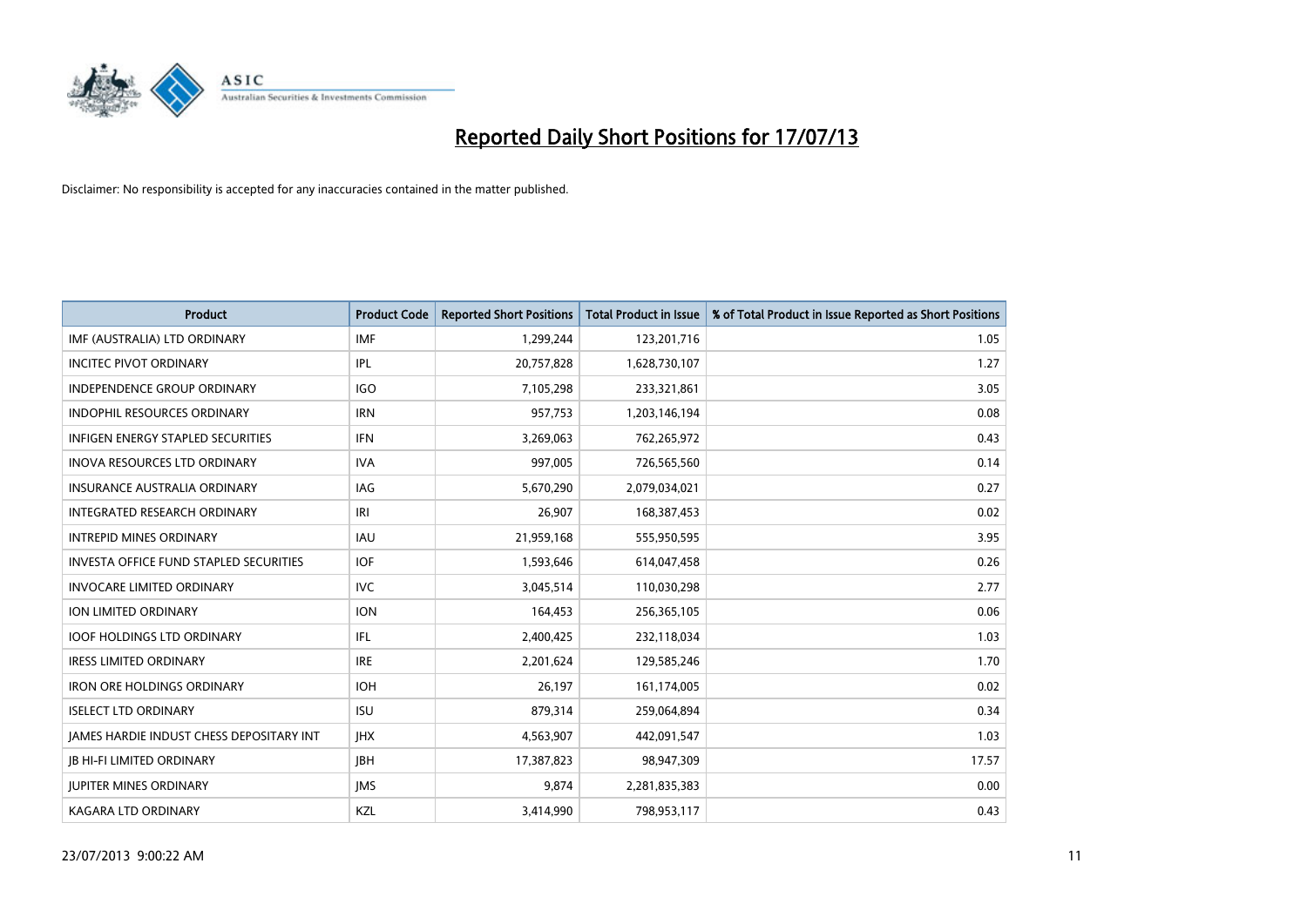

| <b>Product</b>                        | <b>Product Code</b> | <b>Reported Short Positions</b> | <b>Total Product in Issue</b> | % of Total Product in Issue Reported as Short Positions |
|---------------------------------------|---------------------|---------------------------------|-------------------------------|---------------------------------------------------------|
| KAROON GAS AUSTRALIA ORDINARY         | <b>KAR</b>          | 3,164,589                       | 221,420,769                   | 1.43                                                    |
| KATHMANDU HOLD LTD ORDINARY           | <b>KMD</b>          | 1,298,694                       | 200,215,894                   | 0.65                                                    |
| <b>KBL MINING LIMITED ORDINARY</b>    | <b>KBL</b>          | 1,820                           | 293,535,629                   | 0.00                                                    |
| KINGSGATE CONSOLID, ORDINARY          | <b>KCN</b>          | 8,847,539                       | 152,191,905                   | 5.81                                                    |
| KINGSROSE MINING LTD ORDINARY         | <b>KRM</b>          | 1,316,076                       | 291,959,871                   | 0.45                                                    |
| LEIGHTON HOLDINGS ORDINARY            | LEI                 | 18,505,154                      | 337,235,188                   | 5.49                                                    |
| LEND LEASE GROUP UNIT/ORD STAPLED     | LLC                 | 1,332,806                       | 575,508,314                   | 0.23                                                    |
| LINC ENERGY LTD ORDINARY              | <b>LNC</b>          | 19,222,765                      | 518,687,562                   | 3.71                                                    |
| LION SELECTION GRP ORDINARY           | <b>LSX</b>          | 36                              | 95,420,281                    | 0.00                                                    |
| LYCOPODIUM LIMITED ORDINARY           | LYL                 | 5,109                           | 38,955,103                    | 0.01                                                    |
| LYNAS CORPORATION ORDINARY            | LYC.                | 207,743,873                     | 1,960,801,292                 | 10.59                                                   |
| M2 TELECOMMUNICATION ORDINARY         | <b>MTU</b>          | 6,311,801                       | 178,430,693                   | 3.54                                                    |
| MACA LIMITED ORDINARY                 | <b>MLD</b>          | 148,266                         | 172,500,000                   | 0.09                                                    |
| <b>MACMAHON HOLDINGS ORDINARY</b>     | <b>MAH</b>          | 8,180,095                       | 1,261,699,966                 | 0.65                                                    |
| MACO ATLAS ROADS GRP ORDINARY STAPLED | <b>MQA</b>          | 19,609,108                      | 478,531,436                   | 4.10                                                    |
| MACQUARIE GROUP LTD ORDINARY          | <b>MOG</b>          | 2,512,951                       | 339,816,303                   | 0.74                                                    |
| MAGELLAN FIN GRP LTD ORDINARY         | <b>MFG</b>          | 230,798                         | 152,782,876                   | 0.15                                                    |
| <b>MATRIX C &amp; E LTD ORDINARY</b>  | <b>MCE</b>          | 3,205,925                       | 94,555,428                    | 3.39                                                    |
| <b>MAVERICK DRILLING ORDINARY</b>     | <b>MAD</b>          | 8,504,230                       | 452,726,751                   | 1.88                                                    |
| <b>MAXITRANS INDUSTRIES ORDINARY</b>  | <b>MXI</b>          | 5,676                           | 183,993,392                   | 0.00                                                    |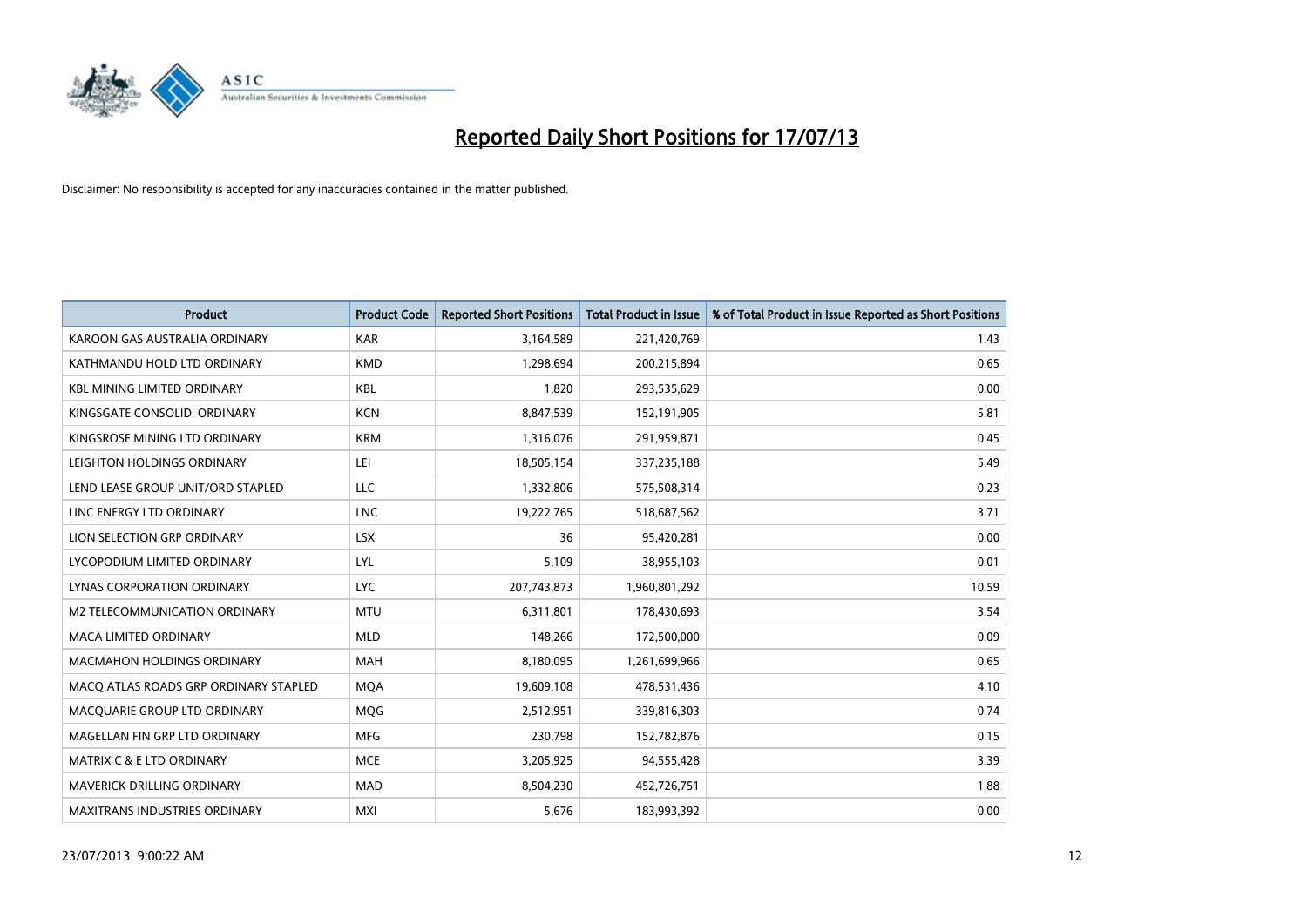

| <b>Product</b>                    | <b>Product Code</b> | <b>Reported Short Positions</b> | <b>Total Product in Issue</b> | % of Total Product in Issue Reported as Short Positions |
|-----------------------------------|---------------------|---------------------------------|-------------------------------|---------------------------------------------------------|
| MCMILLAN SHAKESPEARE ORDINARY     | <b>MMS</b>          | 1,288,376                       | 74,523,965                    | 1.73                                                    |
| <b>MCPHERSON'S LTD ORDINARY</b>   | <b>MCP</b>          | 10                              | 89,294,198                    | 0.00                                                    |
| MEDUSA MINING LTD ORDINARY        | <b>MML</b>          | 3,607,075                       | 188,903,911                   | 1.91                                                    |
| MEO AUSTRALIA LTD ORDINARY        | <b>MEO</b>          | 19,345                          | 627,264,587                   | 0.00                                                    |
| <b>MERMAID MARINE ORDINARY</b>    | <b>MRM</b>          | 822,200                         | 229,962,314                   | 0.36                                                    |
| MESOBLAST LIMITED ORDINARY        | <b>MSB</b>          | 13,658,343                      | 315,423,901                   | 4.33                                                    |
| METALS X LIMITED ORDINARY         | <b>MLX</b>          | 93,655                          | 1,651,766,110                 | 0.01                                                    |
| METCASH LIMITED ORDINARY          | <b>MTS</b>          | 74,591,067                      | 880,704,786                   | 8.47                                                    |
| MICLYN EXP OFFSHR ORDINARY        | <b>MIO</b>          | 720,548                         | 281,538,972                   | 0.26                                                    |
| MIGHTY RIVER POWER ORDINARY       | <b>MYT</b>          | 201,246                         | 1,400,000,094                 | 0.01                                                    |
| MINCOR RESOURCES NL ORDINARY      | <b>MCR</b>          | 2,532,252                       | 188,208,274                   | 1.35                                                    |
| MINERAL DEPOSITS ORDINARY         | <b>MDL</b>          | 3,211,668                       | 83,538,786                    | 3.84                                                    |
| MINERAL RESOURCES. ORDINARY       | <b>MIN</b>          | 10,058,275                      | 185,987,992                   | 5.41                                                    |
| MIRABELA NICKEL LTD ORDINARY      | <b>MBN</b>          | 22,658,890                      | 876,801,147                   | 2.58                                                    |
| MIRVAC GROUP STAPLED SECURITIES   | <b>MGR</b>          | 8,713,660                       | 3,664,938,678                 | 0.24                                                    |
| MOLOPO ENERGY LTD ORDINARY        | <b>MPO</b>          | 495,106                         | 246,592,053                   | 0.20                                                    |
| MONADELPHOUS GROUP ORDINARY       | <b>MND</b>          | 10,472,312                      | 90,940,258                    | 11.52                                                   |
| MORTGAGE CHOICE LTD ORDINARY      | MOC                 | 1,037,381                       | 123,431,282                   | 0.84                                                    |
| <b>MOUNT GIBSON IRON ORDINARY</b> | <b>MGX</b>          | 19,689,730                      | 1,090,584,232                 | 1.81                                                    |
| MULTIPLEX SITES SITES             | <b>MXUPA</b>        | 1,065                           | 4,500,000                     | 0.02                                                    |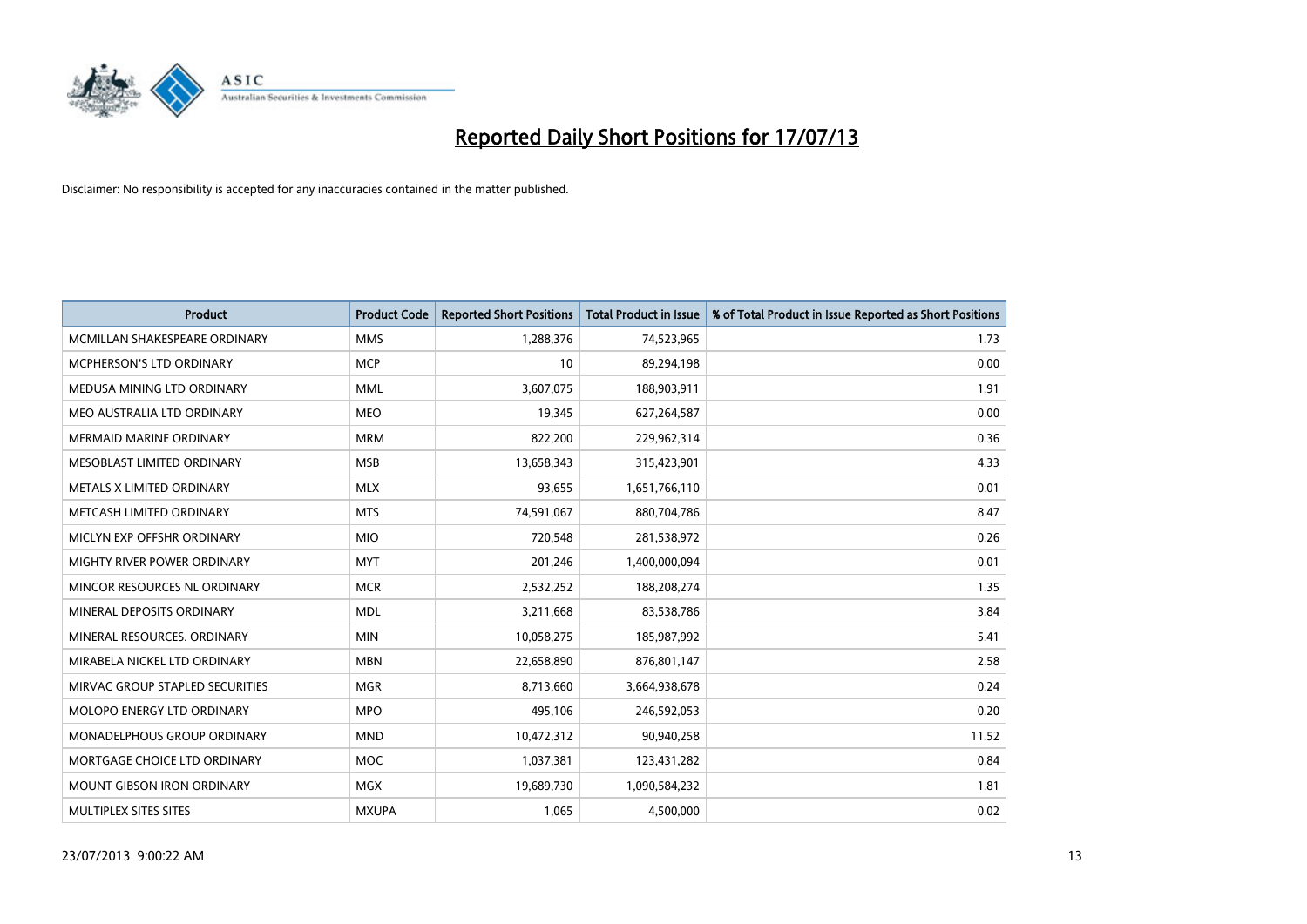

| <b>Product</b>                | <b>Product Code</b> | <b>Reported Short Positions</b> | <b>Total Product in Issue</b> | % of Total Product in Issue Reported as Short Positions |
|-------------------------------|---------------------|---------------------------------|-------------------------------|---------------------------------------------------------|
| MURCHISON METALS LTD ORDINARY | <b>MMX</b>          | 3,259,103                       | 450,497,346                   | 0.72                                                    |
| MYER HOLDINGS LTD ORDINARY    | <b>MYR</b>          | 81,715,644                      | 583,594,551                   | 14.00                                                   |
| NATIONAL AUST, BANK ORDINARY  | <b>NAB</b>          | 8,550,907                       | 2,343,069,082                 | 0.36                                                    |
| NAVITAS LIMITED ORDINARY      | <b>NVT</b>          | 10,449,457                      | 375,367,918                   | 2.78                                                    |
| NEON ENERGY LIMITED ORDINARY  | <b>NEN</b>          | 1,279,243                       | 552,437,848                   | 0.23                                                    |
| NEW HOPE CORPORATION ORDINARY | <b>NHC</b>          | 1,586,450                       | 830,563,352                   | 0.19                                                    |
| NEW STANDARD ENERGY ORDINARY  | <b>NSE</b>          | 322,032                         | 305,331,847                   | 0.11                                                    |
| NEWCREST MINING ORDINARY      | <b>NCM</b>          | 4,923,045                       | 766,510,971                   | 0.64                                                    |
| NEWS CORP. A NON-VOTING CDI   | <b>NNCLV</b>        | 3,224,801                       | 379,388,744                   | 0.85                                                    |
| NEWS CORP. B VOTING CDI       | <b>NNC</b>          | 163,988                         | 199,630,239                   | 0.08                                                    |
| NEXTDC LIMITED ORDINARY       | <b>NXT</b>          | 6,112,303                       | 173,673,716                   | 3.52                                                    |
| NEXUS ENERGY LIMITED ORDINARY | <b>NXS</b>          | 4,276,907                       | 1,330,219,459                 | 0.32                                                    |
| NIB HOLDINGS LIMITED ORDINARY | <b>NHF</b>          | 431,279                         | 439,004,182                   | 0.10                                                    |
| NIDO PETROLEUM ORDINARY       | <b>NDO</b>          | 42,598                          | 2,046,650,968                 | 0.00                                                    |
| NOBLE MINERAL RES ORDINARY    | <b>NMG</b>          | 2,365,726                       | 666,397,952                   | 0.36                                                    |
| NORFOLK GROUP ORDINARY        | <b>NFK</b>          | 50                              | 161,999,196                   | 0.00                                                    |
| NORTHERN IRON LTD ORDINARY    | <b>NFE</b>          | 1,617,501                       | 484,405,314                   | 0.33                                                    |
| NORTHERN STAR ORDINARY        | <b>NST</b>          | 6,872,882                       | 424,279,762                   | 1.62                                                    |
| NRW HOLDINGS LIMITED ORDINARY | <b>NWH</b>          | 20,397,455                      | 278,888,011                   | 7.31                                                    |
| NUCOAL RESOURCES LTD ORDINARY | <b>NCR</b>          | 190,001                         | 768,612,354                   | 0.02                                                    |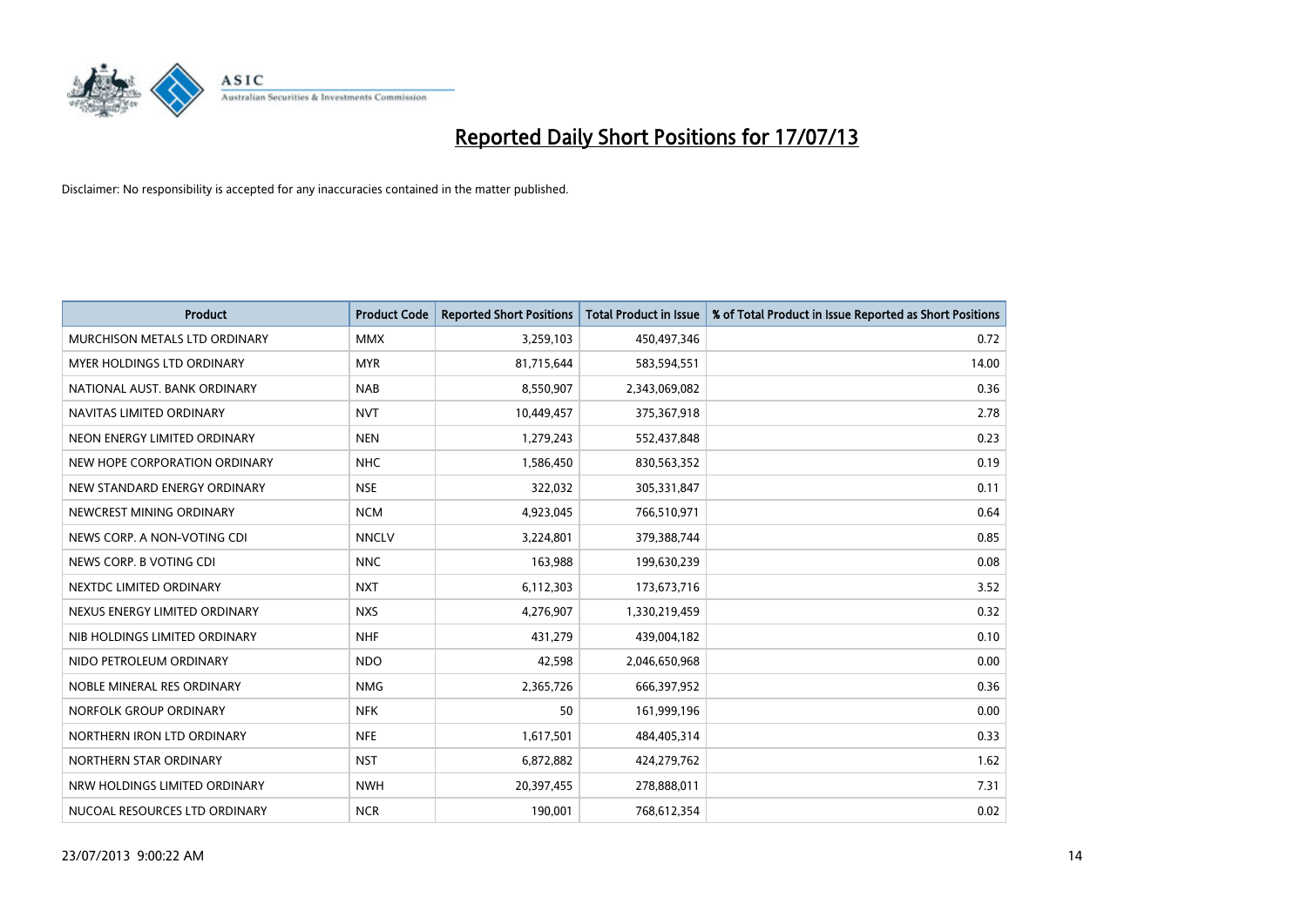

| <b>Product</b>                        | <b>Product Code</b> | <b>Reported Short Positions</b> | <b>Total Product in Issue</b> | % of Total Product in Issue Reported as Short Positions |
|---------------------------------------|---------------------|---------------------------------|-------------------------------|---------------------------------------------------------|
| NUFARM LIMITED ORDINARY               | <b>NUF</b>          | 15,341,055                      | 262,954,040                   | 5.83                                                    |
| OCEANAGOLD CORP. CHESS DEPOSITARY INT | <b>OGC</b>          | 2,135,537                       | 293,574,586                   | 0.73                                                    |
| OIL SEARCH LTD ORDINARY               | OSH                 | 8,983,712                       | 1,340,018,530                 | 0.67                                                    |
| OM HOLDINGS LIMITED ORDINARY          | OMH                 | 3,213,048                       | 733,423,337                   | 0.44                                                    |
| ORICA LIMITED ORDINARY                | ORI                 | 8,403,211                       | 368,203,632                   | 2.28                                                    |
| ORIGIN ENERGY ORDINARY                | <b>ORG</b>          | 14,032,564                      | 1,097,963,570                 | 1.28                                                    |
| OROCOBRE LIMITED ORDINARY             | <b>ORE</b>          | 538,870                         | 117,745,140                   | 0.46                                                    |
| OROTONGROUP LIMITED ORDINARY          | ORL                 | 327,155                         | 40,880,902                    | 0.80                                                    |
| ORPHEUS ENERGY LTD ORDINARY           | <b>OEG</b>          | 67,200                          | 130,475,919                   | 0.05                                                    |
| <b>OZ MINERALS ORDINARY</b>           | OZL                 | 7,235,328                       | 303,470,022                   | 2.38                                                    |
| PACIFIC BRANDS ORDINARY               | <b>PBG</b>          | 13,426,337                      | 912,915,695                   | 1.47                                                    |
| PALADIN ENERGY LTD ORDINARY           | <b>PDN</b>          | 108,189,774                     | 837,187,808                   | 12.92                                                   |
| PANAUST LIMITED ORDINARY              | <b>PNA</b>          | 6,869,363                       | 619,084,930                   | 1.11                                                    |
| PANORAMIC RESOURCES ORDINARY          | PAN                 | 354,576                         | 260,676,416                   | 0.14                                                    |
| PAPERLINX LIMITED ORDINARY            | <b>PPX</b>          | 48,006                          | 609,280,761                   | 0.01                                                    |
| PAPILLON RES LTD ORDINARY             | <b>PIR</b>          | 9,751,359                       | 337,544,210                   | 2.89                                                    |
| PEET LIMITED ORDINARY                 | <b>PPC</b>          | 3,552,240                       | 431,986,887                   | 0.82                                                    |
| PERILYA LIMITED ORDINARY              | PEM                 | 21,528                          | 769,316,426                   | 0.00                                                    |
| PERPETUAL LIMITED ORDINARY            | <b>PPT</b>          | 2,245,160                       | 41,980,678                    | 5.35                                                    |
| PERSEUS MINING LTD ORDINARY           | PRU                 | 17,181,605                      | 457,962,088                   | 3.75                                                    |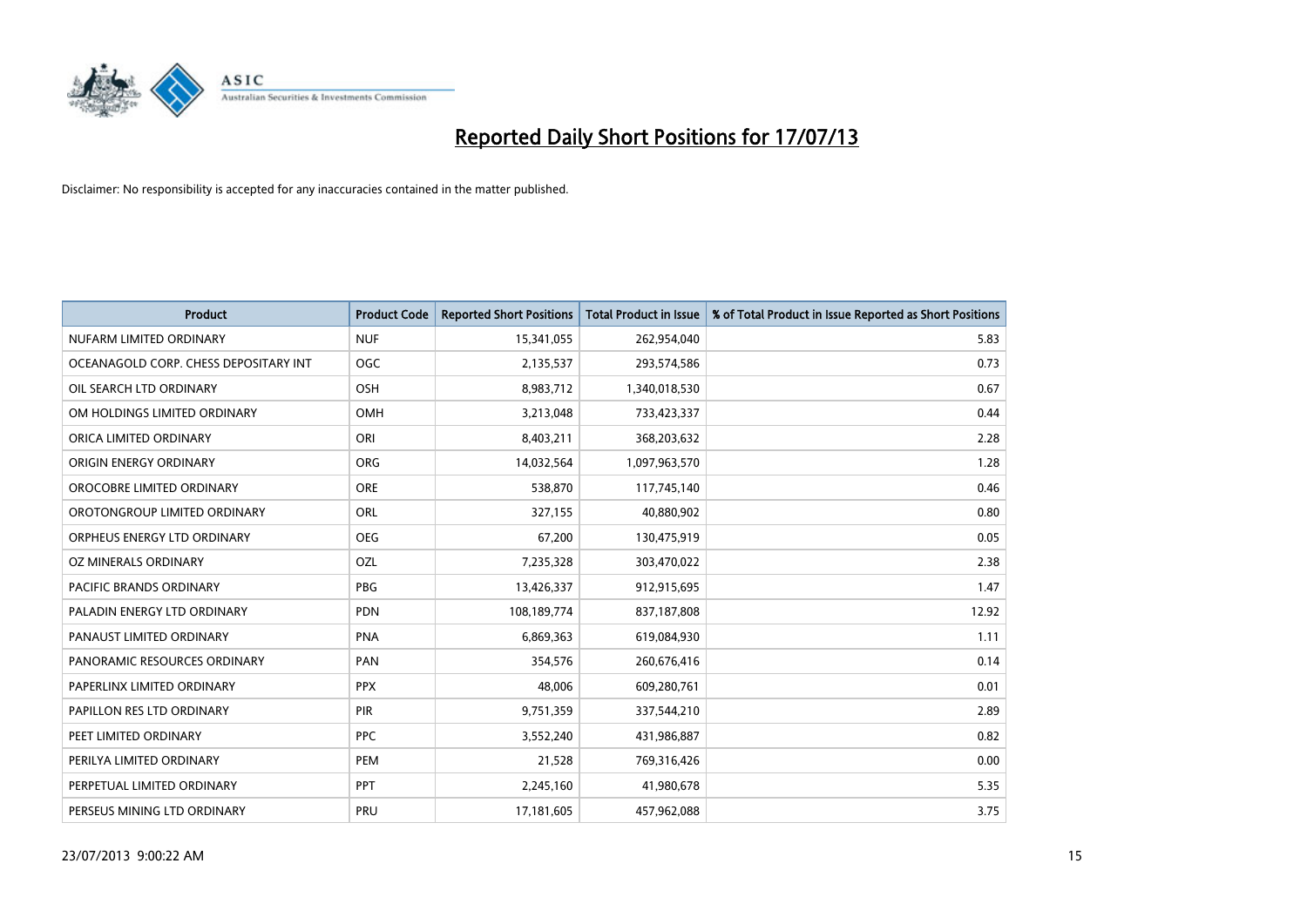

| <b>Product</b>                    | <b>Product Code</b> | <b>Reported Short Positions</b> | <b>Total Product in Issue</b> | % of Total Product in Issue Reported as Short Positions |
|-----------------------------------|---------------------|---------------------------------|-------------------------------|---------------------------------------------------------|
| PHARMAXIS LTD ORDINARY            | <b>PXS</b>          | 7,002,137                       | 308,543,389                   | 2.27                                                    |
| PHOSPHAGENICS LTD. ORDINARY       | POH                 | 274,058                         | 1,020,465,957                 | 0.03                                                    |
| PLATINUM ASSET ORDINARY           | <b>PTM</b>          | 4,016,865                       | 578,145,695                   | 0.69                                                    |
| PLATINUM AUSTRALIA ORDINARY       | <b>PLA</b>          | 836,127                         | 504,968,043                   | 0.17                                                    |
| PMI GOLD CORP CDI 1:1             | <b>PVM</b>          | 232,274                         | 151,793,751                   | 0.15                                                    |
| PMP LIMITED ORDINARY              | PMP                 | 28,840                          | 323,781,124                   | 0.01                                                    |
| PREMIER INVESTMENTS ORDINARY      | <b>PMV</b>          | 1,370,323                       | 155,260,478                   | 0.88                                                    |
| PRIMA BIOMED LTD ORDINARY         | <b>PRR</b>          | 343,262                         | 1,143,146,838                 | 0.03                                                    |
| PRIMARY HEALTH CARE ORDINARY      | <b>PRY</b>          | 26,737,940                      | 503,921,941                   | 5.31                                                    |
| PRIMEAG AUSTRALIA ORDINARY        | PAG                 | 5,194                           | 266,394,444                   | 0.00                                                    |
| PROGRAMMED ORDINARY               | PRG                 | 442,216                         | 118,179,696                   | 0.37                                                    |
| <b>QANTAS AIRWAYS ORDINARY</b>    | QAN                 | 22,089,942                      | 2,241,745,788                 | 0.99                                                    |
| OBE INSURANCE GROUP ORDINARY      | <b>OBE</b>          | 32,124,330                      | 1,220,868,532                 | 2.63                                                    |
| ORXPHARMA LTD ORDINARY            | QRX                 | 1,138,061                       | 144,785,606                   | 0.79                                                    |
| <b>QUBE HOLDINGS LTD ORDINARY</b> | <b>QUB</b>          | 14,041,525                      | 928,965,547                   | 1.51                                                    |
| RAMELIUS RESOURCES ORDINARY       | <b>RMS</b>          | 3,490,977                       | 337,686,949                   | 1.03                                                    |
| RAMSAY HEALTH CARE ORDINARY       | <b>RHC</b>          | 1,821,087                       | 202,081,252                   | 0.90                                                    |
| RANGE RESOURCES LTD ORDINARY      | <b>RRS</b>          | 44,458                          | 2,873,969,974                 | 0.00                                                    |
| <b>RCR TOMLINSON ORDINARY</b>     | <b>RCR</b>          | 2,347,450                       | 132,431,265                   | 1.77                                                    |
| <b>REA GROUP ORDINARY</b>         | <b>REA</b>          | 834,784                         | 131,714,699                   | 0.63                                                    |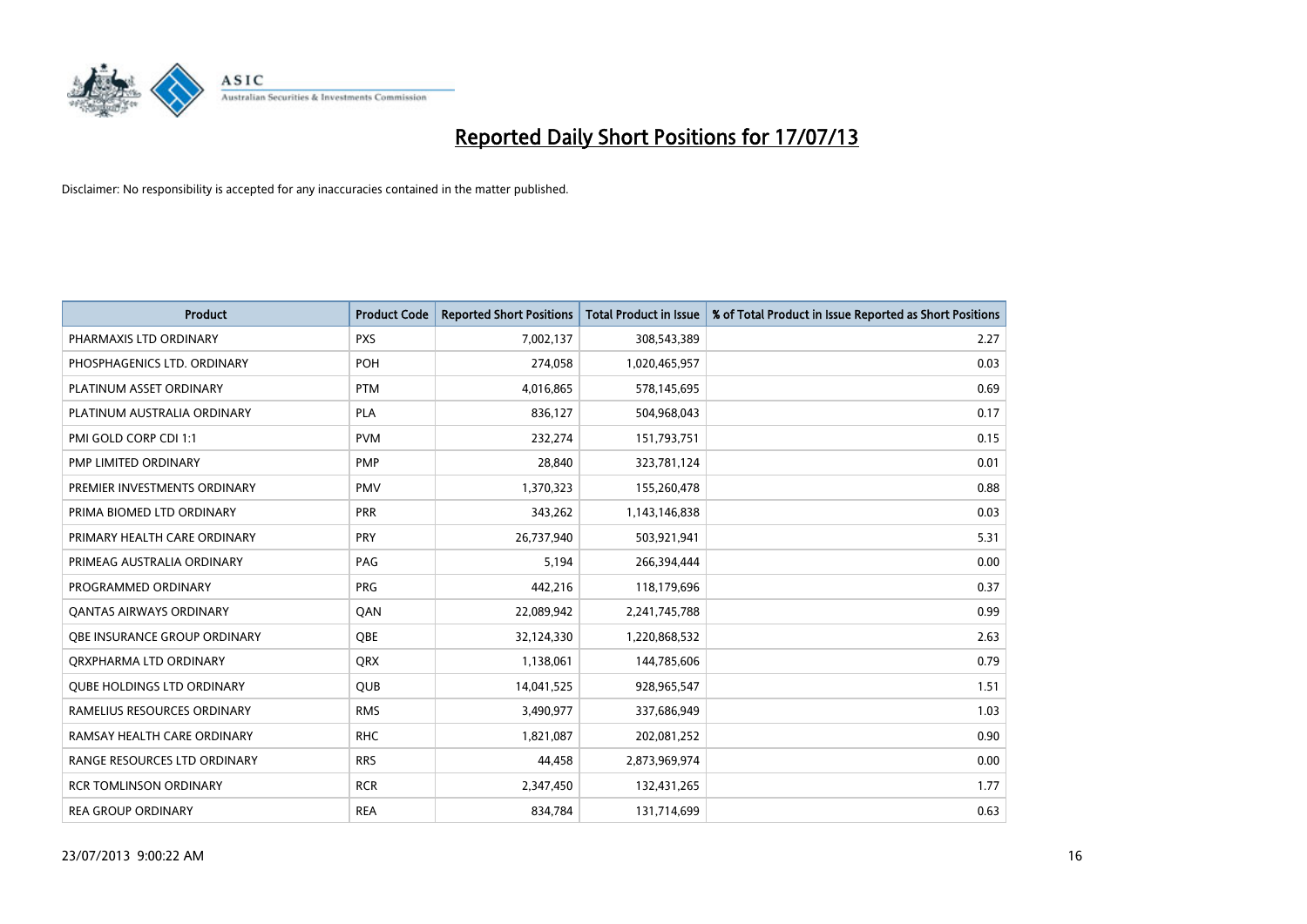

| <b>Product</b>                      | <b>Product Code</b> | <b>Reported Short Positions</b> | <b>Total Product in Issue</b> | % of Total Product in Issue Reported as Short Positions |
|-------------------------------------|---------------------|---------------------------------|-------------------------------|---------------------------------------------------------|
| <b>RECKON LIMITED ORDINARY</b>      | <b>RKN</b>          | 451,000                         | 129,488,015                   | 0.35                                                    |
| <b>RED 5 LIMITED ORDINARY</b>       | <b>RED</b>          | 846,824                         | 135,488,008                   | 0.63                                                    |
| RED FORK ENERGY ORDINARY            | <b>RFE</b>          | 4,119,061                       | 388,551,719                   | 1.06                                                    |
| REDBANK ENERGY LTD ORDINARY         | <b>AEI</b>          | 13                              | 786,287                       | 0.00                                                    |
| REECE AUSTRALIA LTD. ORDINARY       | <b>REH</b>          | 447                             | 99,600,000                    | 0.00                                                    |
| <b>REGIS RESOURCES ORDINARY</b>     | <b>RRL</b>          | 19,689,624                      | 475,898,018                   | 4.14                                                    |
| RESMED INC CDI 10:1                 | <b>RMD</b>          | 8,797,620                       | 1,556,242,300                 | 0.57                                                    |
| RESOLUTE MINING ORDINARY            | <b>RSG</b>          | 2,766,048                       | 640,994,224                   | 0.43                                                    |
| RESOURCE EQUIP LTD ORDINARY         | <b>ROL</b>          | 5,000                           | 248,990,471                   | 0.00                                                    |
| <b>RESOURCE GENERATION ORDINARY</b> | <b>RES</b>          | 170,073                         | 284,698,002                   | 0.06                                                    |
| RETAIL FOOD GROUP ORDINARY          | <b>RFG</b>          | 2,428,367                       | 130,277,856                   | 1.86                                                    |
| REX MINERALS LIMITED ORDINARY       | <b>RXM</b>          | 1,681,417                       | 188,907,284                   | 0.89                                                    |
| RHG LIMITED ORDINARY                | <b>RHG</b>          | 551,081                         | 308,483,177                   | 0.18                                                    |
| <b>RIALTO ENERGY ORDINARY</b>       | <b>RIA</b>          | 41                              | 786,649,489                   | 0.00                                                    |
| <b>RIDLEY CORPORATION ORDINARY</b>  | <b>RIC</b>          | 857,396                         | 307,817,071                   | 0.28                                                    |
| RIO TINTO LIMITED ORDINARY          | <b>RIO</b>          | 5,188,360                       | 435,758,720                   | 1.19                                                    |
| ROBUST RESOURCES ORDINARY           | <b>ROL</b>          | 10,000                          | 88,139,423                    | 0.01                                                    |
| ROC OIL COMPANY ORDINARY            | <b>ROC</b>          | 1,830,506                       | 683,235,552                   | 0.27                                                    |
| SAI GLOBAL LIMITED ORDINARY         | SAI                 | 12,911,277                      | 209,440,120                   | 6.16                                                    |
| SALMAT LIMITED ORDINARY             | <b>SLM</b>          | 63,477                          | 159,812,799                   | 0.04                                                    |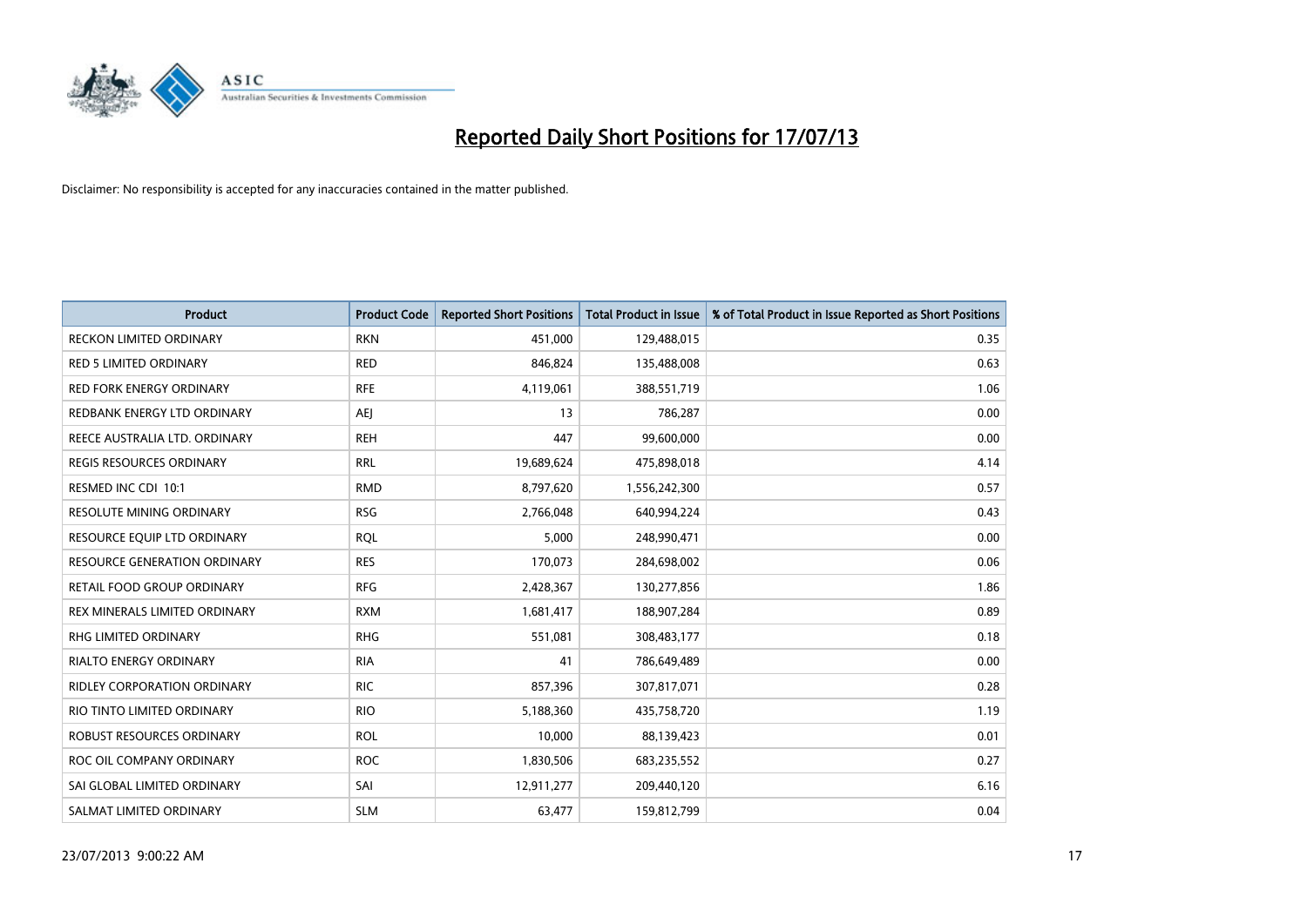

| <b>Product</b>                               | <b>Product Code</b> | <b>Reported Short Positions</b> | <b>Total Product in Issue</b> | % of Total Product in Issue Reported as Short Positions |
|----------------------------------------------|---------------------|---------------------------------|-------------------------------|---------------------------------------------------------|
| SANDFIRE RESOURCES ORDINARY                  | <b>SFR</b>          | 4, 161, 264                     | 155,640,968                   | 2.67                                                    |
| SANTANA MINERALS LTD ORDINARY                | <b>SMI</b>          | 488,715                         | 97,725,799                    | 0.50                                                    |
| <b>SANTOS LTD ORDINARY</b>                   | <b>STO</b>          | 3,823,856                       | 965,478,045                   | 0.40                                                    |
| SARACEN MINERAL ORDINARY                     | SAR                 | 21,323,709                      | 595,263,186                   | 3.58                                                    |
| <b>SCA PROPERTY GROUP STAPLED SECURITIES</b> | <b>SCP</b>          | 32,160,095                      | 642,417,140                   | 5.01                                                    |
| SEDGMAN LIMITED ORDINARY                     | SDM                 | 660,310                         | 220,368,310                   | 0.30                                                    |
| SEEK LIMITED ORDINARY                        | <b>SEK</b>          | 20,880,839                      | 337,833,019                   | 6.18                                                    |
| SELECT HARVESTS ORDINARY                     | <b>SHV</b>          | 32,765                          | 57,462,851                    | 0.06                                                    |
| SENEX ENERGY LIMITED ORDINARY                | <b>SXY</b>          | 8,723,033                       | 1,140,804,837                 | 0.76                                                    |
| SERVCORP LIMITED ORDINARY                    | SRV                 | 496                             | 98,432,275                    | 0.00                                                    |
| SERVICE STREAM ORDINARY                      | <b>SSM</b>          | 477,216                         | 283,418,867                   | 0.17                                                    |
| SEVEN GROUP HOLDINGS ORDINARY                | <b>SVW</b>          | 3,369,504                       | 308,160,281                   | 1.09                                                    |
| SEVEN WEST MEDIA LTD ORDINARY                | <b>SWM</b>          | 4,905,255                       | 999,160,872                   | 0.49                                                    |
| SIGMA PHARMACEUTICAL ORDINARY                | <b>SIP</b>          | 6,813,043                       | 1,135,152,441                 | 0.60                                                    |
| SIHAYO GOLD LIMITED ORDINARY                 | <b>SIH</b>          | 1                               | 844,832,293                   | 0.00                                                    |
| SILEX SYSTEMS ORDINARY                       | <b>SLX</b>          | 1,838,153                       | 170,249,150                   | 1.08                                                    |
| SILVER CHEF LIMITED ORDINARY                 | SIV                 | 56,607                          | 28,762,745                    | 0.20                                                    |
| SILVER LAKE RESOURCE ORDINARY                | <b>SLR</b>          | 10,596,120                      | 379,048,750                   | 2.80                                                    |
| SIMS METAL MGMT LTD ORDINARY                 | SGM                 | 9,339,799                       | 204,314,281                   | 4.57                                                    |
| SINGAPORE TELECOMM. CHESS DEPOSITARY INT     | SGT                 | 879,126                         | 193,182,091                   | 0.46                                                    |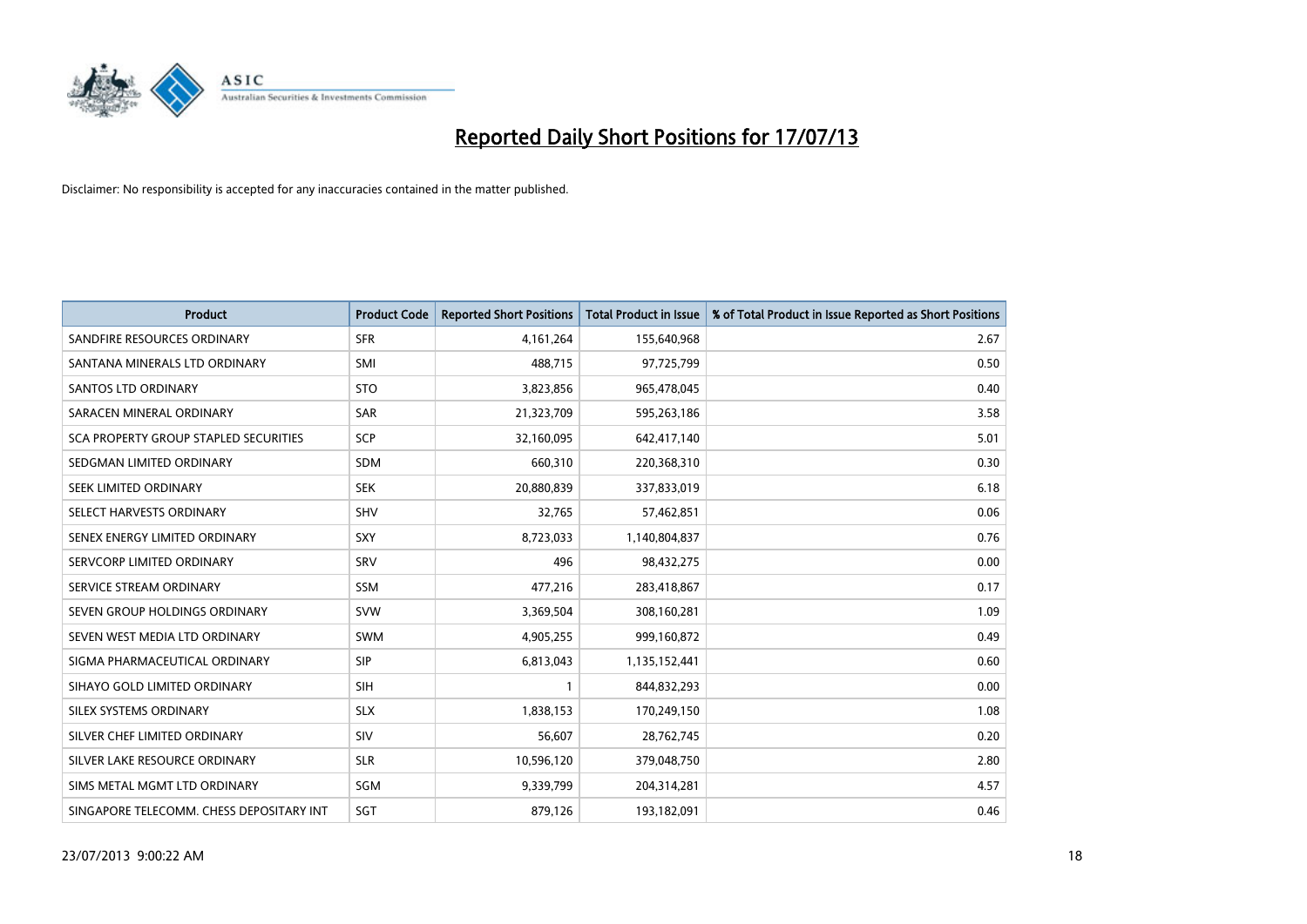

| <b>Product</b>                           | <b>Product Code</b> | <b>Reported Short Positions</b> | <b>Total Product in Issue</b> | % of Total Product in Issue Reported as Short Positions |
|------------------------------------------|---------------------|---------------------------------|-------------------------------|---------------------------------------------------------|
| SIRIUS RESOURCES NL ORDINARY             | <b>SIR</b>          | 4,420,995                       | 224,870,167                   | 1.97                                                    |
| SIRTEX MEDICAL ORDINARY                  | <b>SRX</b>          | 400,699                         | 56,079,887                    | 0.71                                                    |
| SKILLED GROUP LTD ORDINARY               | <b>SKE</b>          | 4,943,524                       | 233,533,526                   | 2.12                                                    |
| <b>SLATER &amp; GORDON ORDINARY</b>      | <b>SGH</b>          | 942                             | 197,109,265                   | 0.00                                                    |
| SMS MANAGEMENT, ORDINARY                 | <b>SMX</b>          | 1,887,763                       | 69,919,865                    | 2.70                                                    |
| SONIC HEALTHCARE ORDINARY                | <b>SHL</b>          | 8,439,113                       | 397,158,181                   | 2.12                                                    |
| SOUL PATTINSON (W.H) ORDINARY            | SOL                 | 86,194                          | 239,395,320                   | 0.04                                                    |
| SOUTH BOULDER MINES ORDINARY             | <b>STB</b>          | 15,728                          | 127,952,826                   | 0.01                                                    |
| SP AUSNET STAPLED SECURITIES             | <b>SPN</b>          | 35,783,779                      | 3,376,325,523                 | 1.06                                                    |
| SPARK INFRASTRUCTURE STAPLED NOTE & UNIT | SKI                 | 55,745,714                      | 1,326,734,264                 | 4.20                                                    |
| SPDR 200 FUND ETF UNITS                  | <b>STW</b>          | 39,582                          | 45,278,688                    | 0.09                                                    |
| SPECIALTY FASHION ORDINARY               | <b>SFH</b>          | 60,000                          | 192,236,121                   | 0.03                                                    |
| ST BARBARA LIMITED ORDINARY              | <b>SBM</b>          | 28,032,279                      | 488,074,077                   | 5.74                                                    |
| STARPHARMA HOLDINGS ORDINARY             | SPL                 | 15,118,265                      | 283,864,948                   | 5.33                                                    |
| STHN CROSS MEDIA ORDINARY                | <b>SXL</b>          | 8,647,997                       | 704,858,524                   | 1.23                                                    |
| STOCKLAND UNITS/ORD STAPLED              | SGP                 | 9,173,356                       | 2,305,750,747                 | 0.40                                                    |
| STRAITS RES LTD. ORDINARY                | SRQ                 | 45,650                          | 1,164,150,159                 | 0.00                                                    |
| STW COMMUNICATIONS ORDINARY              | <b>SGN</b>          | 1,166,902                       | 403,828,512                   | 0.29                                                    |
| SUNCORP GROUP LTD ORDINARY               | <b>SUN</b>          | 8,052,058                       | 1,286,600,980                 | 0.63                                                    |
| SUNDANCE ENERGY ORDINARY                 | <b>SEA</b>          | 821,296                         | 462,600,237                   | 0.18                                                    |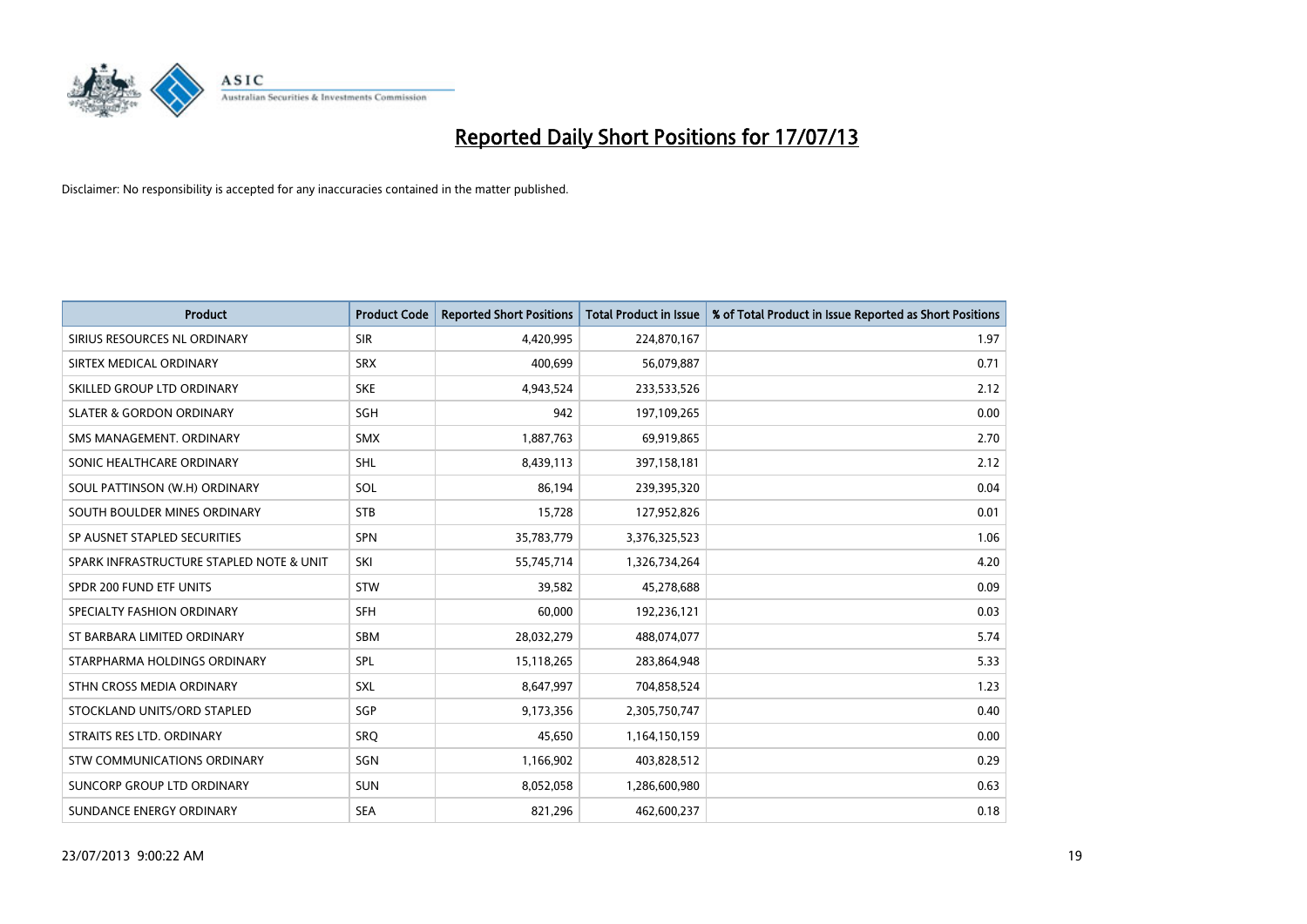

| <b>Product</b>                   | <b>Product Code</b> | <b>Reported Short Positions</b> | <b>Total Product in Issue</b> | % of Total Product in Issue Reported as Short Positions |
|----------------------------------|---------------------|---------------------------------|-------------------------------|---------------------------------------------------------|
| SUNDANCE RESOURCES ORDINARY      | <b>SDL</b>          | 47,272,288                      | 3,072,110,985                 | 1.54                                                    |
| SUNLAND GROUP LTD ORDINARY       | <b>SDG</b>          | 18,391                          | 189,417,674                   | 0.01                                                    |
| SUPER RET REP LTD ORDINARY       | SUL                 | 1,007,802                       | 196,472,811                   | 0.51                                                    |
| SYD AIRPORT STAPLED US PROHIBIT. | SYD                 | 16,788,582                      | 1,861,210,782                 | 0.90                                                    |
| SYRAH RESOURCES ORDINARY         | <b>SYR</b>          | 583,502                         | 147,867,623                   | 0.39                                                    |
| TABCORP HOLDINGS LTD ORDINARY    | <b>TAH</b>          | 18,895,138                      | 744,885,690                   | 2.54                                                    |
| TANAMI GOLD NL ORDINARY          | <b>TAM</b>          | 178,918                         | 587,548,523                   | 0.03                                                    |
| TAP OIL LIMITED ORDINARY         | <b>TAP</b>          | 279,525                         | 241,608,606                   | 0.12                                                    |
| TASSAL GROUP LIMITED ORDINARY    | <b>TGR</b>          | 290,461                         | 146,304,404                   | 0.20                                                    |
| <b>TATTS GROUP LTD ORDINARY</b>  | <b>TTS</b>          | 17,124,678                      | 1,402,708,406                 | 1.22                                                    |
| TELECOM CORPORATION ORDINARY     | <b>TEL</b>          | 10,898,414                      | 1,817,088,869                 | 0.60                                                    |
| TELSTRA CORPORATION. ORDINARY    | <b>TLS</b>          | 51,537,054                      | 12,443,074,357                | 0.41                                                    |
| TEN NETWORK HOLDINGS ORDINARY    | <b>TEN</b>          | 126,068,895                     | 2,586,970,845                 | 4.87                                                    |
| TERANGA GOLD CORP CDI 1:1        | <b>TGZ</b>          | 45,747                          | 133,042,143                   | 0.03                                                    |
| THE REJECT SHOP ORDINARY         | <b>TRS</b>          | 1,825,537                       | 28,826,248                    | 6.33                                                    |
| THE TRUST COMP LTD ORDINARY      | <b>TRU</b>          | 2,468                           | 33,657,334                    | 0.01                                                    |
| THORN GROUP LIMITED ORDINARY     | <b>TGA</b>          | 161,962                         | 147,712,799                   | 0.11                                                    |
| TIGER RESOURCES ORDINARY         | <b>TGS</b>          | 1,218,026                       | 674,770,269                   | 0.18                                                    |
| TOLL HOLDINGS LTD ORDINARY       | <b>TOL</b>          | 36,359,670                      | 717,133,875                   | 5.07                                                    |
| TOX FREE SOLUTIONS ORDINARY      | <b>TOX</b>          | 886,691                         | 132,519,859                   | 0.67                                                    |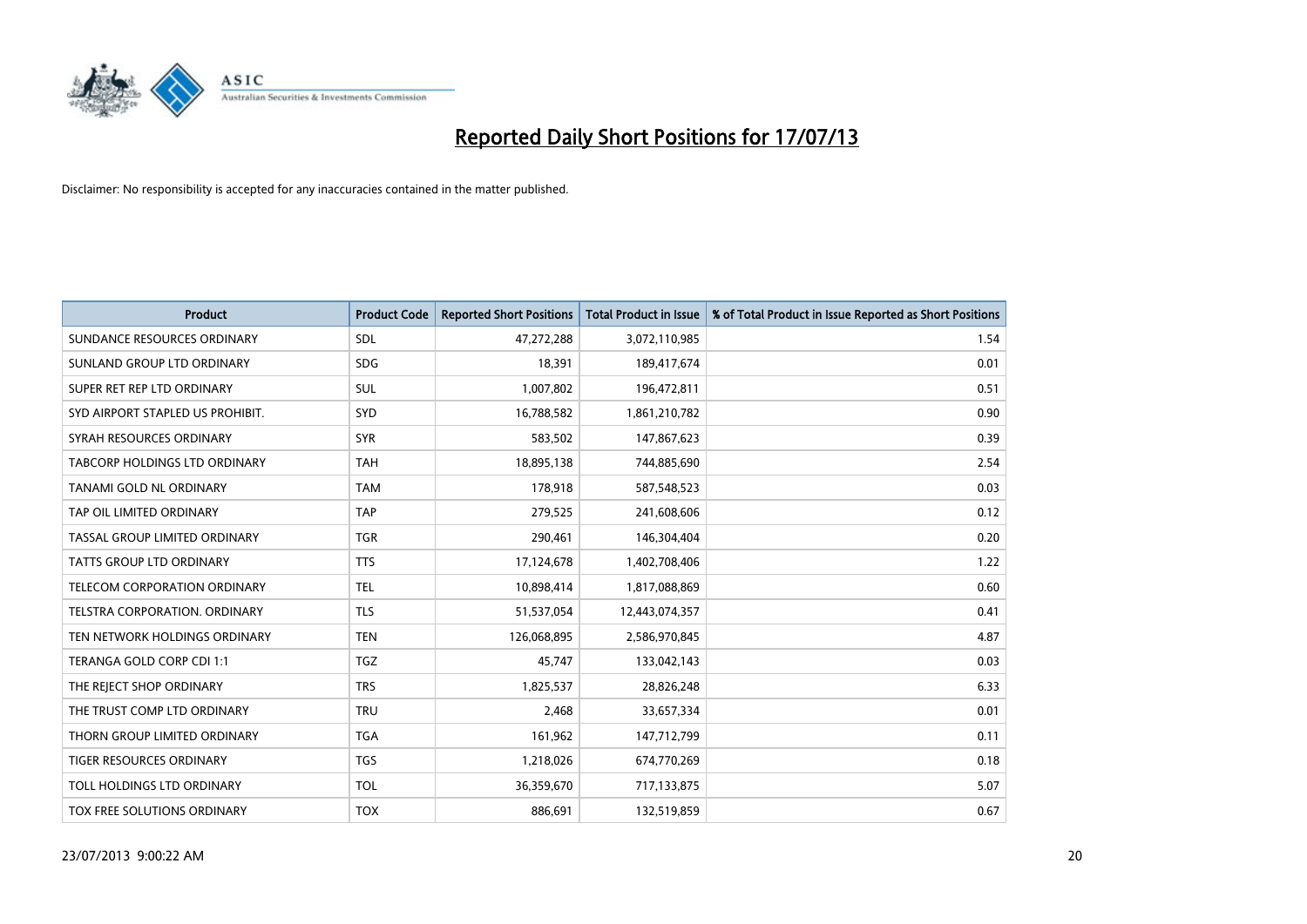

| <b>Product</b>                         | <b>Product Code</b> | <b>Reported Short Positions</b> | <b>Total Product in Issue</b> | % of Total Product in Issue Reported as Short Positions |
|----------------------------------------|---------------------|---------------------------------|-------------------------------|---------------------------------------------------------|
| TPG TELECOM LIMITED ORDINARY           | <b>TPM</b>          | 913,471                         | 793,808,141                   | 0.12                                                    |
| TRADE ME GROUP ORDINARY                | <b>TME</b>          | 342,979                         | 396,017,568                   | 0.09                                                    |
| <b>TRANSFIELD SERVICES ORDINARY</b>    | <b>TSE</b>          | 27,717,715                      | 512,457,716                   | 5.41                                                    |
| TRANSPACIFIC INDUST. ORDINARY          | <b>TPI</b>          | 5,331,967                       | 1,578,563,490                 | 0.34                                                    |
| TRANSURBAN GROUP TRIPLE STAPLED SEC.   | <b>TCL</b>          | 1,927,579                       | 1,481,594,818                 | 0.13                                                    |
| TREASURY WINE ESTATE ORDINARY          | <b>TWE</b>          | 17,139,506                      | 647,227,144                   | 2.65                                                    |
| TROY RESOURCES LTD ORDINARY            | <b>TRY</b>          | 1,721,591                       | 157,017,805                   | 1.10                                                    |
| TWENTY-FIRST FOX INC A NON-VOTING CDI  | <b>FOXLV</b>        | 2,062,906                       | 1,517,644,111                 | 0.14                                                    |
| TWENTY-FIRST FOX INC B VOTING CDI      | <b>FOX</b>          | 1,119,169                       | 798,520,953                   | 0.14                                                    |
| UGL LIMITED ORDINARY                   | UGL                 | 14,990,250                      | 166,511,240                   | 9.00                                                    |
| UNILIFE CORPORATION CDI 6:1            | <b>UNS</b>          | 327,284                         | 265,761,396                   | 0.12                                                    |
| UXC LIMITED ORDINARY                   | <b>UXC</b>          | 689,033                         | 308,806,649                   | 0.22                                                    |
| VIRGIN AUS HLDG LTD ORDINARY           | <b>VAH</b>          | 77,906,803                      | 2,581,231,776                 | 3.02                                                    |
| VIRTUS HEALTH LTD ORDINARY             | <b>VRT</b>          | 319,491                         | 79,536,601                    | 0.40                                                    |
| <b>VOCUS COMMS LTD ORDINARY</b>        | <b>VOC</b>          | 15,346                          | 78,546,557                    | 0.02                                                    |
| WATPAC LIMITED ORDINARY                | <b>WTP</b>          | 91,073                          | 184,332,526                   | 0.05                                                    |
| <b>WDS LIMITED ORDINARY</b>            | <b>WDS</b>          | $\overline{7}$                  | 144,740,614                   | 0.00                                                    |
| WEBJET LIMITED ORDINARY                | <b>WEB</b>          | 1,445,865                       | 79,397,959                    | 1.82                                                    |
| <b>WESFARMERS LIMITED ORDINARY</b>     | <b>WES</b>          | 25,158,519                      | 1,006,671,453                 | 2.50                                                    |
| WESFARMERS LIMITED PARTIALLY PROTECTED | <b>WESN</b>         | 105,362                         | 150,522,145                   | 0.07                                                    |